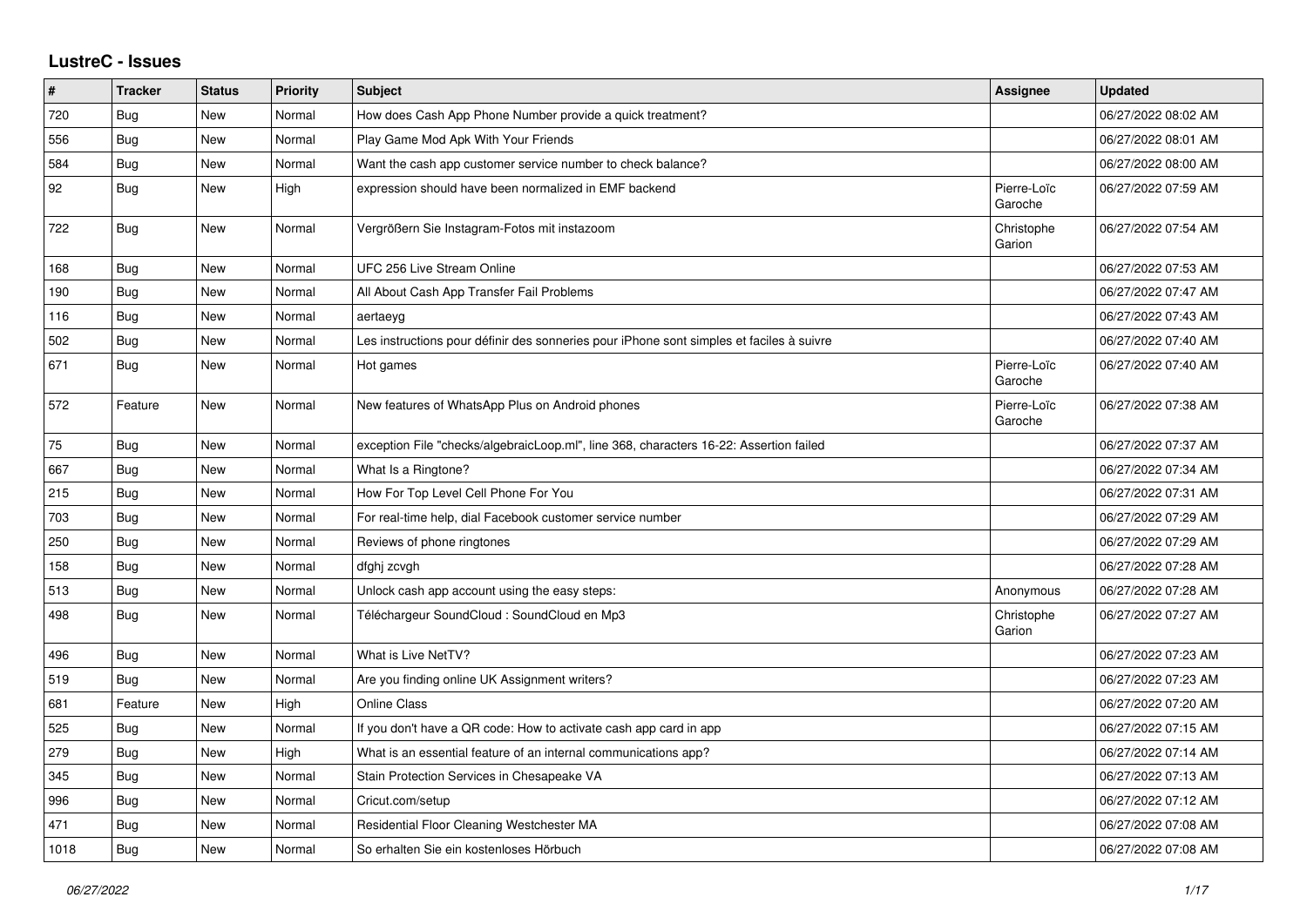| $\vert$ # | <b>Tracker</b> | <b>Status</b> | <b>Priority</b> | <b>Subject</b>                                                                                                                               | Assignee               | <b>Updated</b>      |
|-----------|----------------|---------------|-----------------|----------------------------------------------------------------------------------------------------------------------------------------------|------------------------|---------------------|
| 687       | <b>Bug</b>     | New           | Normal          | How to use twitch.tv/activate?                                                                                                               |                        | 06/27/2022 07:08 AM |
| 653       | <b>Bug</b>     | <b>New</b>    | Normal          | Jujube (Jinjoles): Properties And Health Benefits                                                                                            |                        | 06/27/2022 07:06 AM |
| 550       | Bug            | New           | Normal          | Nederland FM - beste manieren om naar internationale radio op internet te luisteren                                                          |                        | 06/27/2022 07:04 AM |
| 317       | <b>Bug</b>     | <b>New</b>    | Normal          | Eco/Green Cleaning Services in Virginia Beach VA                                                                                             |                        | 06/27/2022 07:03 AM |
| 214       | Feature        | New           | Normal          | Five Christmas Apps For Apple Users                                                                                                          |                        | 06/27/2022 07:02 AM |
| 565       | <b>Bug</b>     | New           | Normal          | How To Install RepelisPlus On Your Android Phone?                                                                                            |                        | 06/27/2022 06:54 AM |
| 500       | <b>Bug</b>     | New           | Normal          | Simply contact the technical team, to find the solution to cash app refund problems.                                                         | Pierre-Loïc<br>Garoche | 06/27/2022 06:52 AM |
| 76        | <b>Bug</b>     | New           | Normal          | Import error: Load error: imported node real_to_int declared in a regular Lustre file. File "include/conv.lusi", line 1,<br>characters 0-64: |                        | 06/27/2022 06:52 AM |
| 807       | Bug            | New           | Normal          | 1v1Battle is a strategic action 'Build and shoot' game                                                                                       |                        | 06/27/2022 06:52 AM |
| 503       | <b>Bug</b>     | <b>New</b>    | Normal          | Youtube Premium Apk free download for Android                                                                                                |                        | 06/27/2022 06:52 AM |
| 246       | Bug            | <b>New</b>    | Normal          | The Beast App                                                                                                                                |                        | 06/27/2022 06:50 AM |
| 234       | <b>Bug</b>     | New           | Normal          | My Personal Experience With the College Writing Services                                                                                     |                        | 06/27/2022 06:48 AM |
| 618       | Bug            | New           | Normal          | Buy Steroids Online with OurMedicnes.com   Best Quality Steroids                                                                             |                        | 06/27/2022 06:46 AM |
| 282       | Bug            | New           | Normal          | Activate Cash App Card: Learn Simple Steps & Fix Errors                                                                                      |                        | 06/27/2022 06:43 AM |
| 520       | <b>Bug</b>     | New           | Normal          | What Is The Major Role Of Cash.app/Help and Support Page?                                                                                    |                        | 06/27/2022 06:43 AM |
| 244       | Bug            | <b>New</b>    | Normal          | Quels sont les avantages des stations de radio en ligne.                                                                                     |                        | 06/27/2022 06:42 AM |
| 331       | Bug            | New           | Normal          | Water Extraction Services in Norfolk VA                                                                                                      |                        | 06/27/2022 06:38 AM |
| 577       | Bug            | New           | Normal          | Follow these easy steps to make Admiral Casino Login                                                                                         |                        | 06/27/2022 06:34 AM |
| 727       | Bug            | New           | Normal          | Drive for speed simulator mod apk                                                                                                            | Pierre-Loïc<br>Garoche | 06/27/2022 06:33 AM |
| 507       | Bug            | <b>New</b>    | Normal          | central.bitdefender.com                                                                                                                      |                        | 06/27/2022 06:31 AM |
| 614       | Bug            | New           | Normal          | Como baixar o MOD APK no celular                                                                                                             |                        | 06/27/2022 06:23 AM |
| 763       | <b>Bug</b>     | New           | High            | How to Make a Ringtone on Your iPhone                                                                                                        |                        | 06/27/2022 06:21 AM |
| 188       | <b>Bug</b>     | New           | Normal          | Why are university students buying assignments online?                                                                                       | Pierre-Loïc<br>Garoche | 06/27/2022 06:19 AM |
| 275       | Bug            | New           | Normal          | Activate Cash App Card With Or Without QR - Step By Step Guide                                                                               | Pierre-Loïc<br>Garoche | 06/27/2022 06:18 AM |
| 505       | Bug            | New           | Normal          | www.trendmicro.com/activate                                                                                                                  |                        | 06/27/2022 06:15 AM |
| 669       | Feature        | New           | Normal          | Nursing Assignment Help                                                                                                                      |                        | 06/27/2022 06:12 AM |
| 797       | <b>Bug</b>     | New           | Normal          | Psychedelic                                                                                                                                  | Christophe<br>Garion   | 06/27/2022 06:07 AM |
| 480       | <b>Bug</b>     | New           | Normal          | Nur Online Shop                                                                                                                              |                        | 06/27/2022 06:04 AM |
| 281       | Feature        | New           | Normal          | what are the types of Ringtones?                                                                                                             | Anonymous              | 06/27/2022 06:01 AM |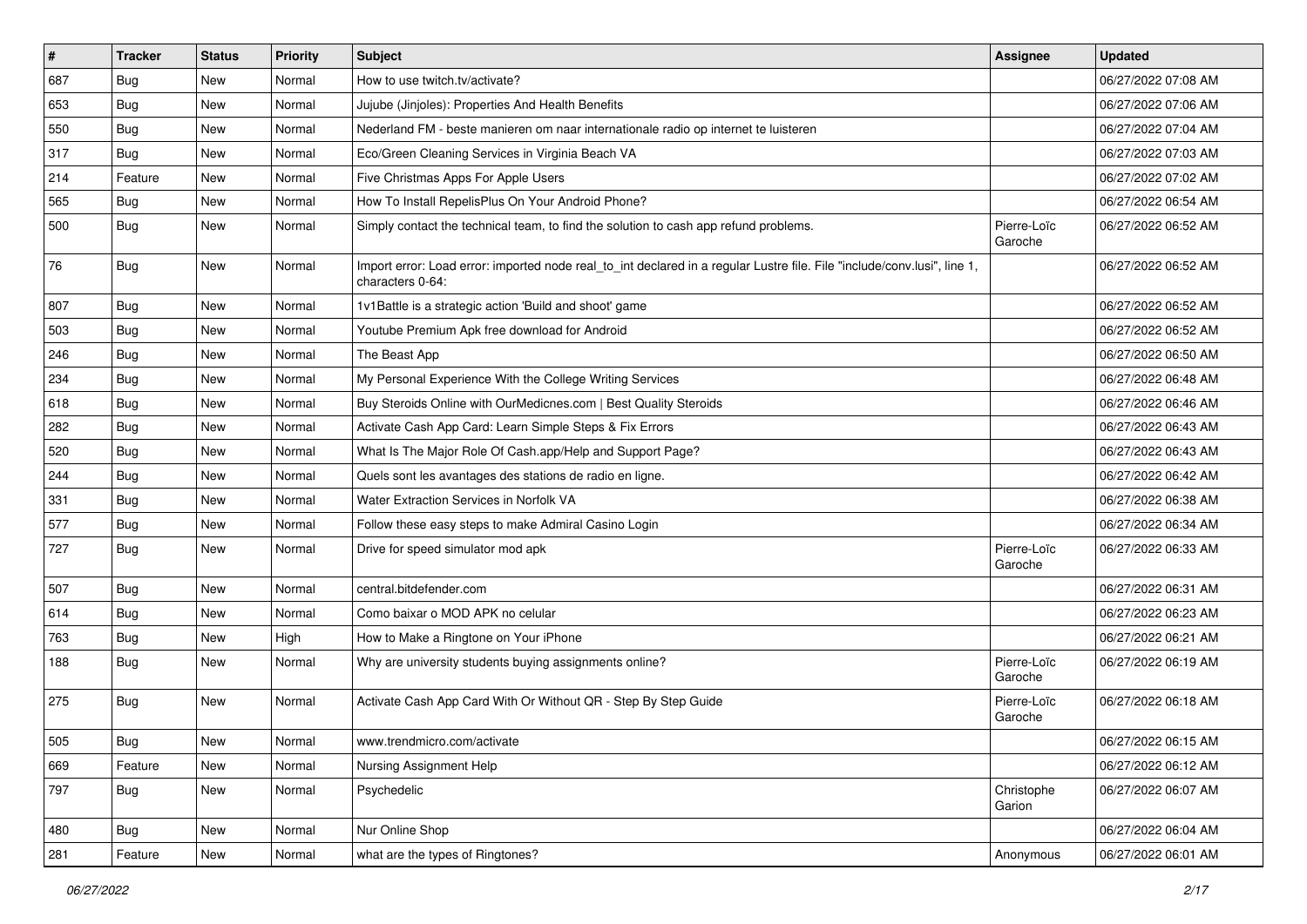| $\vert$ # | <b>Tracker</b> | <b>Status</b> | Priority | <b>Subject</b>                                                                   | Assignee               | <b>Updated</b>      |
|-----------|----------------|---------------|----------|----------------------------------------------------------------------------------|------------------------|---------------------|
| 487       | Bug            | <b>New</b>    | Normal   | Cheap Fake Dunks                                                                 |                        | 06/27/2022 06:01 AM |
| 380       | <b>Bug</b>     | New           | Normal   | Moving Services in McLean VA                                                     |                        | 06/27/2022 05:59 AM |
| 499       | Feature        | <b>New</b>    | Normal   | Discover The Premium Features Of Spotify Mod Apk                                 |                        | 06/27/2022 05:56 AM |
| 665       | Feature        | New           | Normal   | Look for a dedicated help with finance assignment                                |                        | 06/27/2022 05:56 AM |
| 588       | Bug            | New           | Normal   | YouTube Vanced Apk Manager App - Como instalá-lo                                 |                        | 06/27/2022 05:52 AM |
| 541       | <b>Bug</b>     | New           | Normal   | How to fix the cash app payment failed errors?                                   |                        | 06/27/2022 05:52 AM |
| 546       | Feature        | <b>New</b>    | Normal   | Quickbooks Error                                                                 |                        | 06/27/2022 05:51 AM |
| 689       | Bug            | New           | Normal   | How to use twitch.tv/activate?                                                   |                        | 06/27/2022 05:44 AM |
| 715       | Bug            | New           | Normal   | Puppy Playtime Descargar gratis                                                  |                        | 06/27/2022 05:42 AM |
| 808       | <b>Bug</b>     | <b>New</b>    | Normal   | Sinnvolle Guten-Morgen-Grüße                                                     |                        | 06/27/2022 05:41 AM |
| 985       | Bug            | New           | Normal   | Find out the vitality of Facebook Phone Number:                                  |                        | 06/27/2022 05:39 AM |
| 490       | <b>Bug</b>     | New           | Normal   | Unlock cash app account by getting quick solutions from the technical executives |                        | 06/27/2022 05:39 AM |
| 780       | Bug            | New           | Normal   | Best Whatsapp Modified APKs                                                      | Pierre-Loïc<br>Garoche | 06/27/2022 05:38 AM |
| 315       | Bug            | <b>New</b>    | Normal   | Dissertation help UK                                                             |                        | 06/27/2022 05:29 AM |
| 532       | Bug            | New           | Normal   | My Assignment Help                                                               |                        | 06/27/2022 05:29 AM |
| 723       | <b>Bug</b>     | <b>New</b>    | High     | The best horror game in 2021                                                     | Christophe<br>Garion   | 06/27/2022 05:28 AM |
| 530       | <b>Bug</b>     | New           | Normal   | Cheap Assignment Writing Service UK                                              | Anonymous              | 06/27/2022 05:23 AM |
| 333       | <b>Bug</b>     | <b>New</b>    | Normal   | Mold Removal Services in Norfolk VA                                              |                        | 06/27/2022 05:20 AM |
| 484       | <b>Bug</b>     | <b>New</b>    | Normal   | UK best essay writing service                                                    |                        | 06/27/2022 05:20 AM |
| 228       | Bug            | New           | Normal   | Why Does Cash App Transaction Failed? - Here Is the Answer                       |                        | 06/27/2022 05:18 AM |
| 181       | Bug            | New           | Normal   | <b>Healthcare Custom Writing Services</b>                                        |                        | 06/27/2022 05:18 AM |
| 527       | Feature        | New           | Normal   | My Teachers                                                                      |                        | 06/27/2022 05:14 AM |
| 248       | <b>Bug</b>     | New           | Normal   | Mobile ringtones and attractiveness ringtones                                    |                        | 06/27/2022 05:06 AM |
| 534       | <b>Bug</b>     | New           | Normal   | Know how to initiate cash app refund by contacting the technical team            | Pierre-Loïc<br>Garoche | 06/27/2022 05:06 AM |
| 805       | Bug            | New           | Normal   | Ketamine Online Store                                                            | Christophe<br>Garion   | 06/27/2022 05:01 AM |
| 702       | <b>Bug</b>     | New           | Normal   | Avail Chime Customer Service to know How To Get Chime Bank Statement             |                        | 06/27/2022 04:59 AM |
| 694       | Bug            | New           | Normal   | How to Get Guidance On How To Cash App Withdrawal Limit?                         | Christophe<br>Garion   | 06/27/2022 04:58 AM |
| 508       | <b>Bug</b>     | New           | Normal   | hire a professional dissertation help                                            |                        | 06/27/2022 04:57 AM |
| 978       | <b>Bug</b>     | New           | Normal   | Delamore Lodge is a place to stay.                                               |                        | 06/27/2022 04:57 AM |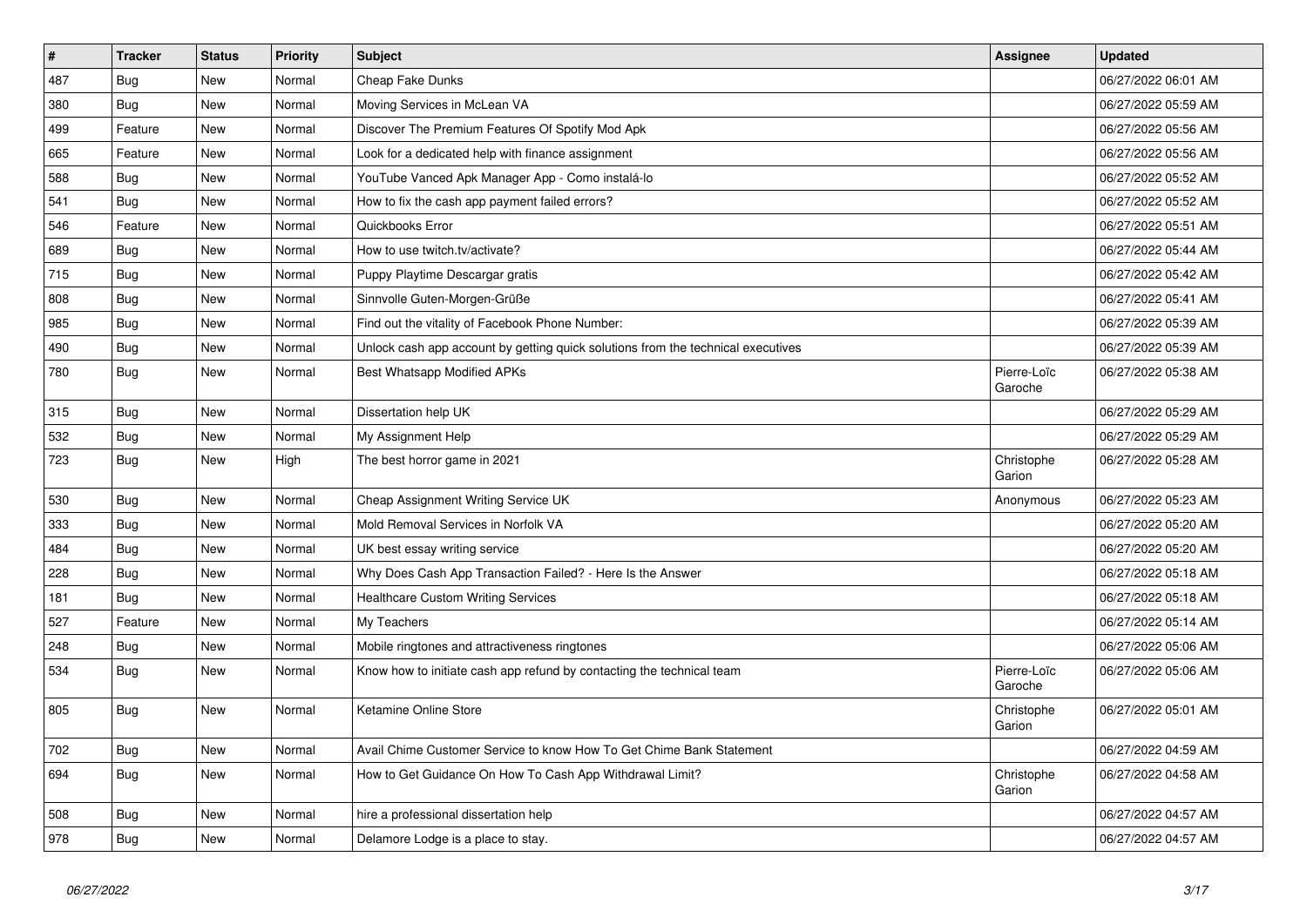| #    | <b>Tracker</b> | <b>Status</b> | <b>Priority</b> | <b>Subject</b>                                                                                                                                                                                                                                    | <b>Assignee</b>        | <b>Updated</b>      |
|------|----------------|---------------|-----------------|---------------------------------------------------------------------------------------------------------------------------------------------------------------------------------------------------------------------------------------------------|------------------------|---------------------|
| 523  | Bug            | <b>New</b>    | Normal          | What Is The Right Google Account Recovery Aid To Regain Account Access?                                                                                                                                                                           | Pierre-Loïc<br>Garoche | 06/27/2022 04:56 AM |
| 531  | Bug            | New           | Normal          | Cheap Assignment Writing Service UK                                                                                                                                                                                                               | Anonymous              | 06/27/2022 04:52 AM |
| 209  | <b>Bug</b>     | <b>New</b>    | Normal          | Neglect to access old Cash App account considering message notice issue? Contact help.                                                                                                                                                            |                        | 06/27/2022 04:49 AM |
| 194  | <b>Bug</b>     | <b>New</b>    | Normal          | lace closure wigs                                                                                                                                                                                                                                 |                        | 06/27/2022 04:48 AM |
| 173  | Feature        | <b>New</b>    | Normal          | private limited company registration                                                                                                                                                                                                              |                        | 06/27/2022 04:47 AM |
| 782  | Bug            | New           | Normal          | Comment faire une sonnerie téléphonique                                                                                                                                                                                                           |                        | 06/27/2022 04:47 AM |
| 683  | Feature        | <b>New</b>    | Normal          | Game creation                                                                                                                                                                                                                                     |                        | 06/27/2022 04:46 AM |
| 278  | <b>Bug</b>     | <b>New</b>    | Normal          | Cash App Help & Solutions - Here You Will Get Better Assistance                                                                                                                                                                                   |                        | 06/27/2022 04:41 AM |
| 1127 | Bug            | <b>New</b>    | Normal          | Is there any support to find Google Feud answers?                                                                                                                                                                                                 |                        | 06/27/2022 04:27 AM |
| 489  | Bug            | <b>New</b>    | Normal          | Get cash app refund instantly if sent to the wrong person                                                                                                                                                                                         |                        | 06/27/2022 04:26 AM |
| 497  | Bug            | <b>New</b>    | Normal          | Fake Nike Dunk Low Off-White Lot 50                                                                                                                                                                                                               |                        | 06/27/2022 04:21 AM |
| 63   | Feature        | <b>New</b>    | Normal          | Skip normalization step in mutation generation if it possible                                                                                                                                                                                     | Pierre-Loïc<br>Garoche | 06/27/2022 04:16 AM |
| 237  | Feature        | New           | Normal          | HP Printer Assistant Software   Download & Install HP Assistant                                                                                                                                                                                   |                        | 06/27/2022 04:15 AM |
| 544  | <b>Bug</b>     | New           | Normal          | Hey! I had a very cool idea to order our general picture on canvas for my family as a gift. But couldn't find a good<br>one. Once my friend advised me this article in which I found what I was looking for and gave a cool gift to my<br>family. |                        | 06/27/2022 04:10 AM |
| 596  | Bug            | <b>New</b>    | Normal          | Kids Games                                                                                                                                                                                                                                        |                        | 06/27/2022 04:08 AM |
| 823  | Feature        | New           | Normal          | How much does Disney Plus cost?                                                                                                                                                                                                                   | Pierre-Loïc<br>Garoche | 06/27/2022 04:05 AM |
| 267  | <b>Bug</b>     | <b>New</b>    | Normal          | How To Use Internet Radio Services To Listen To Your Favorite Songs                                                                                                                                                                               |                        | 06/27/2022 04:05 AM |
| 200  | <b>Bug</b>     | <b>New</b>    | Normal          | uiopilo                                                                                                                                                                                                                                           |                        | 06/27/2022 04:04 AM |
| 646  | Feature        | <b>New</b>    | Normal          | <b>Collaborative Research Group</b>                                                                                                                                                                                                               |                        | 06/27/2022 04:01 AM |
| 336  | Bug            | <b>New</b>    | Normal          | Tile & Grout Cleaning Services in Norfolk VA                                                                                                                                                                                                      |                        | 06/27/2022 03:58 AM |
| 538  | <b>Bug</b>     | <b>New</b>    | Normal          | Will cash app refund money if scammed quickly?                                                                                                                                                                                                    |                        | 06/27/2022 03:57 AM |
| 494  | Bug            | <b>New</b>    | Normal          | <b>Buy Discussion Post</b>                                                                                                                                                                                                                        |                        | 06/27/2022 03:51 AM |
| 218  | <b>Bug</b>     | New           | Normal          | Popular Educational trends                                                                                                                                                                                                                        |                        | 06/27/2022 03:49 AM |
| 656  | Bug            | <b>New</b>    | Normal          | Kiwi Nutrition Facts And Health Benefits                                                                                                                                                                                                          |                        | 06/27/2022 03:49 AM |
| 518  | <b>Bug</b>     | <b>New</b>    | Normal          | How To Check The Balance Of Cash App Account By Taking Cash App Support?                                                                                                                                                                          |                        | 06/27/2022 03:46 AM |
| 504  | Bug            | <b>New</b>    | Normal          | A beginner should always look for online Java assignment help!                                                                                                                                                                                    |                        | 06/27/2022 03:43 AM |
| 222  | Bug            | New           | Normal          | Social Profile links                                                                                                                                                                                                                              |                        | 06/27/2022 03:39 AM |
| 672  | <b>Bug</b>     | <b>New</b>    | Normal          | The easiest way to delete ringtones on iPhone                                                                                                                                                                                                     |                        | 06/27/2022 03:38 AM |
| 138  | Bug            | <b>New</b>    | Normal          | own-sweethome                                                                                                                                                                                                                                     |                        | 06/27/2022 03:36 AM |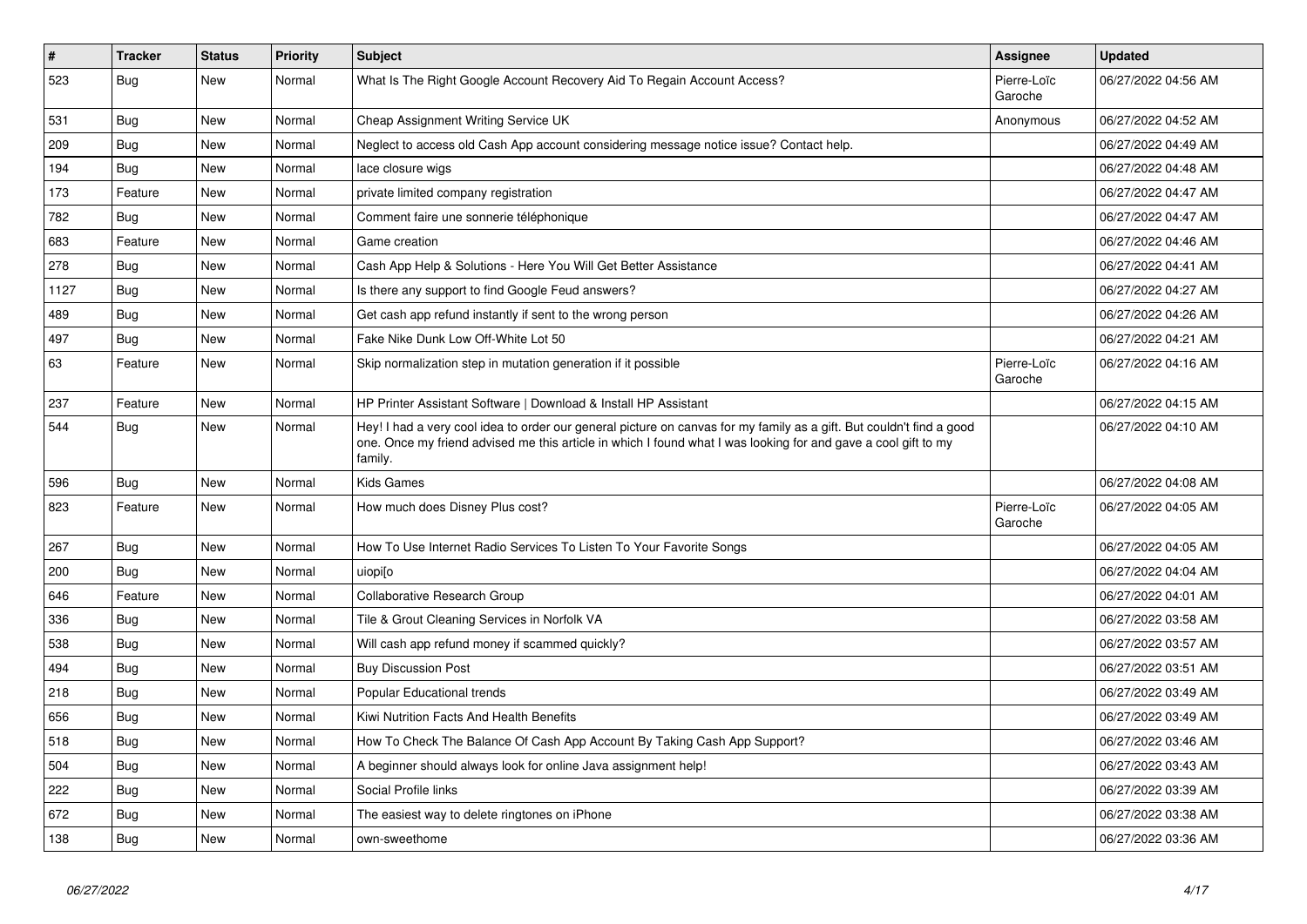| $\vert$ # | <b>Tracker</b> | <b>Status</b> | <b>Priority</b> | Subject                                                                                                                                                                                                                                                               | Assignee               | <b>Updated</b>      |
|-----------|----------------|---------------|-----------------|-----------------------------------------------------------------------------------------------------------------------------------------------------------------------------------------------------------------------------------------------------------------------|------------------------|---------------------|
| 74        | <b>Bug</b>     | New           | Normal          | const is not supported inside contract                                                                                                                                                                                                                                | Pierre-Loïc<br>Garoche | 06/27/2022 03:35 AM |
| 482       | <b>Bug</b>     | New           | Normal          | <b>Text Window</b>                                                                                                                                                                                                                                                    |                        | 06/27/2022 03:29 AM |
| 593       | Bug            | New           | Normal          | Eiffel Spark Ultimate C2 SN series is a fully synthetic range of advanced performance engine oils blended in high<br>performance fully synthetic (PAO - polyalphaolefin) basestocks fortified with advanced technology additive<br>system, specifically formulated to |                        | 06/27/2022 03:28 AM |
| 153       | Bug            | New           | Normal          | urgent loan online                                                                                                                                                                                                                                                    | Christophe<br>Garion   | 06/27/2022 03:27 AM |
| 966       | <b>Bug</b>     | New           | Normal          | How to Download the Filmes                                                                                                                                                                                                                                            |                        | 06/27/2022 03:25 AM |
| 740       | Feature        | New           | Normal          | Online Thesis Help USA                                                                                                                                                                                                                                                |                        | 06/27/2022 03:19 AM |
| 169       | <b>Bug</b>     | New           | Normal          | CV Maker - UAE CV Writing Agency                                                                                                                                                                                                                                      |                        | 06/27/2022 03:19 AM |
| 171       | Feature        | New           | Normal          | loan management system                                                                                                                                                                                                                                                |                        | 06/27/2022 03:18 AM |
| 146       | Bug            | New           | Normal          | bayabais                                                                                                                                                                                                                                                              |                        | 06/27/2022 03:14 AM |
| 211       | <b>Bug</b>     | New           | Normal          | Problem in Cash App rebate? Call Cash App customer service number for help.                                                                                                                                                                                           |                        | 06/27/2022 03:08 AM |
| 1077      | Bug            | New           | Normal          | Les excellentes façons d'utiliser ces images                                                                                                                                                                                                                          |                        | 06/27/2022 03:08 AM |
| 119       | Bug            | New           | Normal          | klhjigyu                                                                                                                                                                                                                                                              |                        | 06/27/2022 03:07 AM |
| 506       | <b>Bug</b>     | New           | Normal          | www.trendmicro.com/activate                                                                                                                                                                                                                                           |                        | 06/27/2022 03:07 AM |
| 292       | Bug            | New           | Normal          | Venmo to Cash App Transfer Of Money- Explore Here                                                                                                                                                                                                                     |                        | 06/27/2022 03:05 AM |
| 474       | <b>Bug</b>     | New           | Normal          | Floor Waxing Arlington MA                                                                                                                                                                                                                                             |                        | 06/27/2022 03:03 AM |
| 175       | Feature        | New           | Normal          | All About Cash App Transfer Fail Problems                                                                                                                                                                                                                             |                        | 06/27/2022 02:59 AM |
| 493       | Feature        | New           | High            | chainsaw dance                                                                                                                                                                                                                                                        |                        | 06/27/2022 02:49 AM |
| 501       | <b>Bug</b>     | New           | Normal          | How Do I Annihilate Cash App Transfer Failed Problems Effectively                                                                                                                                                                                                     | Pierre-Loïc<br>Garoche | 06/27/2022 02:49 AM |
| 696       | Bug            | New           | Normal          | How to Install the TuMangaOnline App                                                                                                                                                                                                                                  |                        | 06/27/2022 02:49 AM |
| 157       | <b>Bug</b>     | <b>New</b>    | Normal          | Forget cash app pin                                                                                                                                                                                                                                                   |                        | 06/27/2022 02:47 AM |
| 468       | Bug            | New           | Normal          | Floor Cleaning Westchester MA                                                                                                                                                                                                                                         |                        | 06/27/2022 02:41 AM |
| 491       | Feature        | New           | Normal          | Automatically download and paste Reddit wallpapers into Windows                                                                                                                                                                                                       |                        | 06/27/2022 02:40 AM |
| 806       | Feature        | New           | Normal          | Go everywhere thanks to mapquest driving directions                                                                                                                                                                                                                   |                        | 06/27/2022 02:39 AM |
| 1112      | <b>Bug</b>     | New           | Normal          | What Cash App Policy Says If Random Person Sent Me Money On Cash App?                                                                                                                                                                                                 |                        | 06/27/2022 02:39 AM |
| 561       | Bug            | New           | Normal          | Enjoy the Full YouTube Premium Experience With YouTube Premium Membership                                                                                                                                                                                             |                        | 06/27/2022 02:37 AM |
| 478       | Feature        | New           | Normal          | Is it safe to install third-party WhatsApp GB?                                                                                                                                                                                                                        |                        | 06/27/2022 02:30 AM |
| 569       | Bug            | New           | Normal          | What is the incoming and outgoing mail server for Outlook IMAP settings?                                                                                                                                                                                              | Pierre-Loïc<br>Garoche | 06/27/2022 02:29 AM |
| 167       | Bug            | New           | Normal          | instant loan without documents                                                                                                                                                                                                                                        | Anonymous              | 06/27/2022 02:27 AM |
| 261       | Bug            | New           | Normal          | Ringtone Downloads - Easy Ways Come Up With Your Own Ringtones                                                                                                                                                                                                        |                        | 06/27/2022 02:23 AM |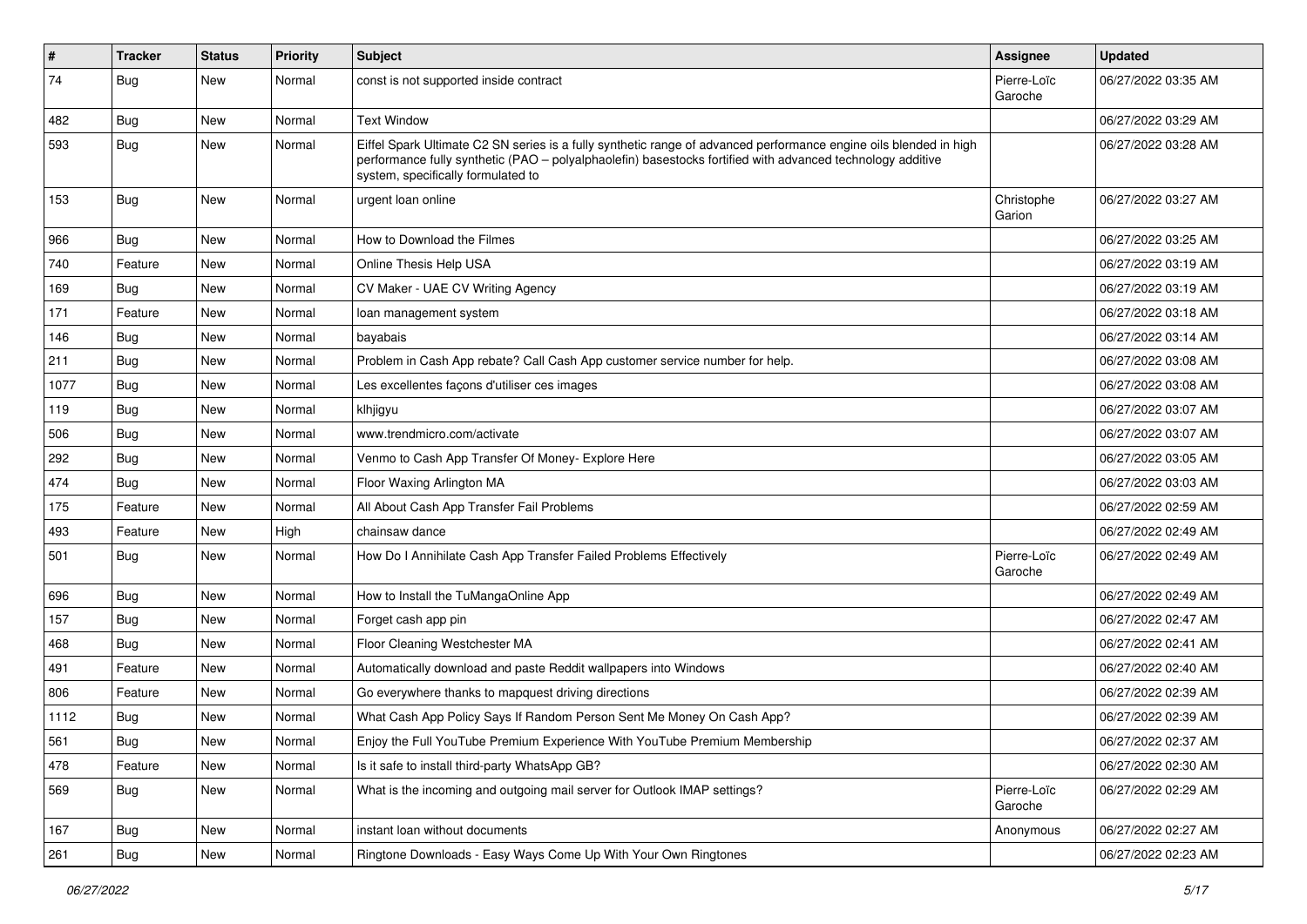| $\vert$ # | <b>Tracker</b> | <b>Status</b> | <b>Priority</b> | Subject                                                        | <b>Assignee</b>   | <b>Updated</b>      |
|-----------|----------------|---------------|-----------------|----------------------------------------------------------------|-------------------|---------------------|
| 1001      | <b>Bug</b>     | New           | Normal          | Venmo Keep Saying Error?                                       |                   | 06/27/2022 02:20 AM |
| 1117      | <b>Bug</b>     | New           | Normal          | Equal Words - Word search game for PC and Windows Phone        |                   | 06/27/2022 02:12 AM |
| 271       | Feature        | New           | Normal          | Fashion                                                        |                   | 06/27/2022 02:07 AM |
| 488       | <b>Bug</b>     | New           | Normal          | Quick solution to solve cash app dispute by the technical team |                   | 06/27/2022 02:04 AM |
| 632       | <b>Bug</b>     | New           | Normal          | CheapestMedsShop   100% Safe Medicines Online in UK & AUS.     |                   | 06/27/2022 02:04 AM |
| 616       | <b>Bug</b>     | New           | Normal          | Buy Anavar Tablets   Anavar For Sale in USA, UK & Australia    |                   | 06/27/2022 02:02 AM |
| 789       | <b>Bug</b>     | New           | Normal          | Full version                                                   |                   | 06/27/2022 02:01 AM |
| 196       | Bug            | New           | Normal          | Homoeobazaar For Homeopathy Medicines                          |                   | 06/27/2022 01:58 AM |
| 262       | <b>Bug</b>     | New           | Normal          | It this true to dealing Wuth                                   |                   | 06/27/2022 01:57 AM |
| 372       | <b>Bug</b>     | New           | Normal          | Auto Transport Services in Arlington County VA                 |                   | 06/27/2022 01:42 AM |
| 180       | Feature        | New           | Normal          | homoeobazaar                                                   |                   | 06/27/2022 01:39 AM |
| 693       | Feature        | New           | Normal          | How To Get My Money Back From The Cash App To Your Wallet?     |                   | 06/27/2022 01:31 AM |
| 141       | Feature        | New           | Normal          | Something about jerry curly                                    |                   | 06/27/2022 01:22 AM |
| 154       | <b>Bug</b>     | New           | Normal          | fdgyyrut gyrtrw                                                |                   | 06/27/2022 01:21 AM |
| 139       | <b>Bug</b>     | New           | Normal          | relseo                                                         |                   | 06/27/2022 01:20 AM |
| 536       | Bug            | New           | Normal          | How to check the balance on the cash app card                  | Hamza<br>Bourbouh | 06/27/2022 01:12 AM |
| 611       | Feature        | New           | Normal          | Buy All Modafinil & Armodafinil Tablets @Buy Modafinil US      |                   | 06/27/2022 01:12 AM |
| 149       | Bug            | New           | Normal          | dftgy                                                          |                   | 06/27/2022 01:11 AM |
| 522       | Feature        | New           | Normal          | Can You Check App Limits, If Cash app won't let me send money? |                   | 06/27/2022 01:06 AM |
| 347       | <b>Bug</b>     | New           | Normal          | Eco/Green Cleaning Services in Chesapeake VA                   |                   | 06/27/2022 01:05 AM |
| 207       | Feature        | New           | Low             | real estate lead conversion                                    |                   | 06/27/2022 01:02 AM |
| 114       | Bug            | New           | Normal          | <b>Medical Research Writing Services</b>                       |                   | 06/27/2022 12:57 AM |
| 648       | Feature        | New           | Normal          | <b>Plum Health Benefits</b>                                    |                   | 06/27/2022 12:54 AM |
| 758       | <b>Bug</b>     | New           | Normal          | How Do I Study Consistently For Hours?                         |                   | 06/27/2022 12:49 AM |
| 514       | Bug            | New           | Normal          | Trans-Caribbean                                                |                   | 06/27/2022 12:46 AM |
| 651       | <b>Bug</b>     | New           | Normal          | Salmon Health Benefits                                         |                   | 06/27/2022 12:42 AM |
| 557       | Feature        | New           | Normal          | <b>Business Law Assignment Help</b>                            |                   | 06/27/2022 12:38 AM |
| 684       | <b>Bug</b>     | New           | Normal          | Difference between paper map and online map                    |                   | 06/27/2022 12:34 AM |
| 492       | Bug            | New           | Normal          | HD Streamz MOD APK v3.5.5 (Keine Werbung)                      |                   | 06/27/2022 12:30 AM |
| 998       | Bug            | New           | Normal          | Is It Hard to Solve Wordle An                                  |                   | 06/27/2022 12:24 AM |
| 495       | <b>Bug</b>     | New           | Normal          | Twitch Clip Downloader Download Twitch Clips Online 2021       |                   | 06/27/2022 12:18 AM |
| 612       | Bug            | New           | Normal          | Luxury Slingshot Rental                                        |                   | 06/27/2022 12:17 AM |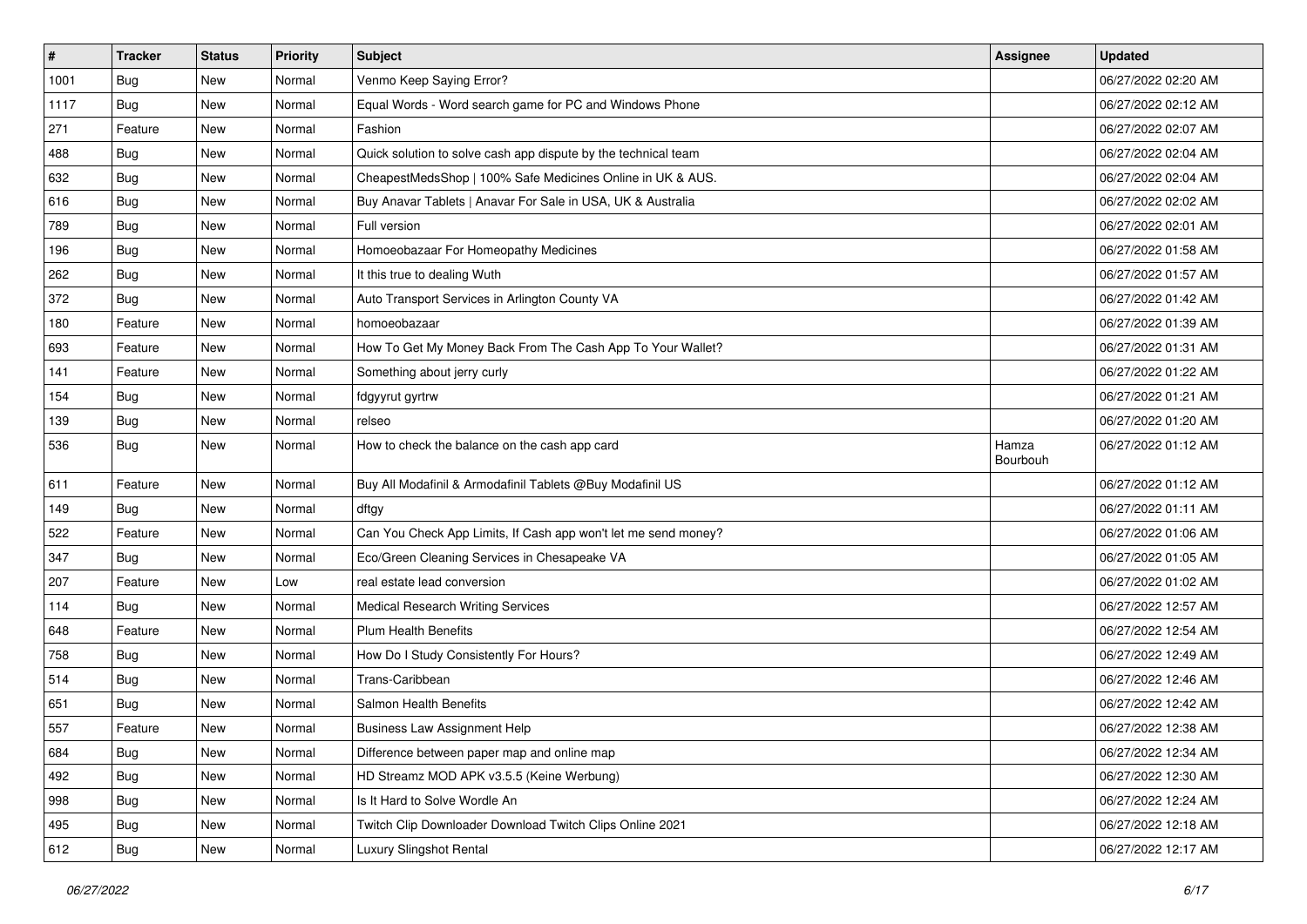| $\vert$ # | <b>Tracker</b> | <b>Status</b> | Priority | <b>Subject</b>                                                             | <b>Assignee</b>        | <b>Updated</b>      |
|-----------|----------------|---------------|----------|----------------------------------------------------------------------------|------------------------|---------------------|
| 511       | Feature        | New           | Normal   | Fashion                                                                    | Anonymous              | 06/27/2022 12:17 AM |
| 289       | <b>Bug</b>     | New           | Normal   | Recover Yahoo Mail Forgotten Password - Explore Kanata Chinese             |                        | 06/27/2022 12:14 AM |
| 619       | Bug            | <b>New</b>    | Normal   | Online Trusted Medicine Store in US for Health - Genericmedsupply          |                        | 06/27/2022 12:12 AM |
| 595       | Bug            | New           | Normal   | RFM Online - une révolution dans la gestion de l'identité numérique        |                        | 06/27/2022 12:05 AM |
| 143       | Bug            | <b>New</b>    | Normal   | Bob lace front wigs                                                        |                        | 06/26/2022 11:52 PM |
| 643       | Bug            | New           | Normal   | Oreo TV Apk Download                                                       |                        | 06/26/2022 11:50 PM |
| 159       | <b>Bug</b>     | New           | Normal   | xfguih njgkh                                                               |                        | 06/26/2022 11:38 PM |
| 697       | Bug            | New           | Normal   | How to Descargar Pura TV For Android                                       |                        | 06/26/2022 11:36 PM |
| 224       | Feature        | New           | Normal   | Instant Personal Loan                                                      | Pierre-Loïc<br>Garoche | 06/26/2022 11:33 PM |
| 145       | Bug            | <b>New</b>    | Normal   | abdulbaissagar                                                             |                        | 06/26/2022 11:32 PM |
| 992       | Bug            | New           | Normal   | So vergrößern Sie Ihr Instagram-Profilbild                                 |                        | 06/26/2022 11:29 PM |
| 219       | Bug            | New           | Normal   | Free Ringtones for Cell Phones.                                            |                        | 06/26/2022 11:25 PM |
| 748       | <b>Bug</b>     | New           | Normal   | Il y a quelques façons d'obtenir des sonneries gratuites pour votre iPhone |                        | 06/26/2022 11:24 PM |
| 486       | Bug            | New           | Low      | HP Wireless Printer Setup                                                  | Anonymous              | 06/26/2022 10:54 PM |
| 815       | Bug            | New           | Normal   | how do i call cash app customer service                                    | <b>Xavier Thirioux</b> | 06/26/2022 10:54 PM |
| 571       | Bug            | New           | Normal   | How may the Cash app dispute your trade?                                   | Pierre-Loïc<br>Garoche | 06/26/2022 10:48 PM |
| 164       | Bug            | New           | Normal   | dfgbd                                                                      |                        | 06/26/2022 10:46 PM |
| 962       | <b>Bug</b>     | New           | Normal   | Kostenlose Hörbücher                                                       |                        | 06/26/2022 10:45 PM |
| 183       | Bug            | New           | Normal   | Nursing Assignment Help Online                                             |                        | 06/26/2022 10:45 PM |
| 774       | <b>Bug</b>     | New           | Normal   | Follow proper initiatives                                                  |                        | 06/26/2022 10:40 PM |
| 269       | <b>Bug</b>     | New           | Normal   | Is there such a site for app design?                                       | Anonymous              | 06/26/2022 10:36 PM |
| 545       | Feature        | <b>New</b>    | Normal   | Best Canvas Print Company                                                  |                        | 06/26/2022 10:28 PM |
| 719       | Bug            | New           | Normal   | How Do I Send \$5000 Through Cash App Account With Ease?                   |                        | 06/26/2022 10:14 PM |
| 533       | Bug            | New           | Normal   | How to complete the homework assignments in economics in the easiest way?  |                        | 06/26/2022 10:12 PM |
| 590       | <b>Bug</b>     | New           | Normal   | Follow proper initiatives to check my cash app card balance:               |                        | 06/26/2022 10:09 PM |
| 938       | Bug            | New           | Normal   | Would you like to have your own ringtone                                   | Christophe<br>Garion   | 06/26/2022 09:54 PM |
| 645       | Bug            | New           | Normal   | thong tin chinh xac nhat hom nay                                           |                        | 06/26/2022 09:46 PM |
| 647       | Feature        | New           | Normal   | <b>Cranberry Health Benefits</b>                                           |                        | 06/26/2022 09:45 PM |
| 764       | Bug            | New           | Normal   | What is available to see what I can watch HBO Max?                         |                        | 06/26/2022 08:52 PM |
| 576       | Bug            | New           | Normal   | So laden Sie ein Instagram-Bild herunter                                   |                        | 06/26/2022 08:46 PM |
| 769       | Bug            | New           | Normal   | check my cash app                                                          |                        | 06/26/2022 08:33 PM |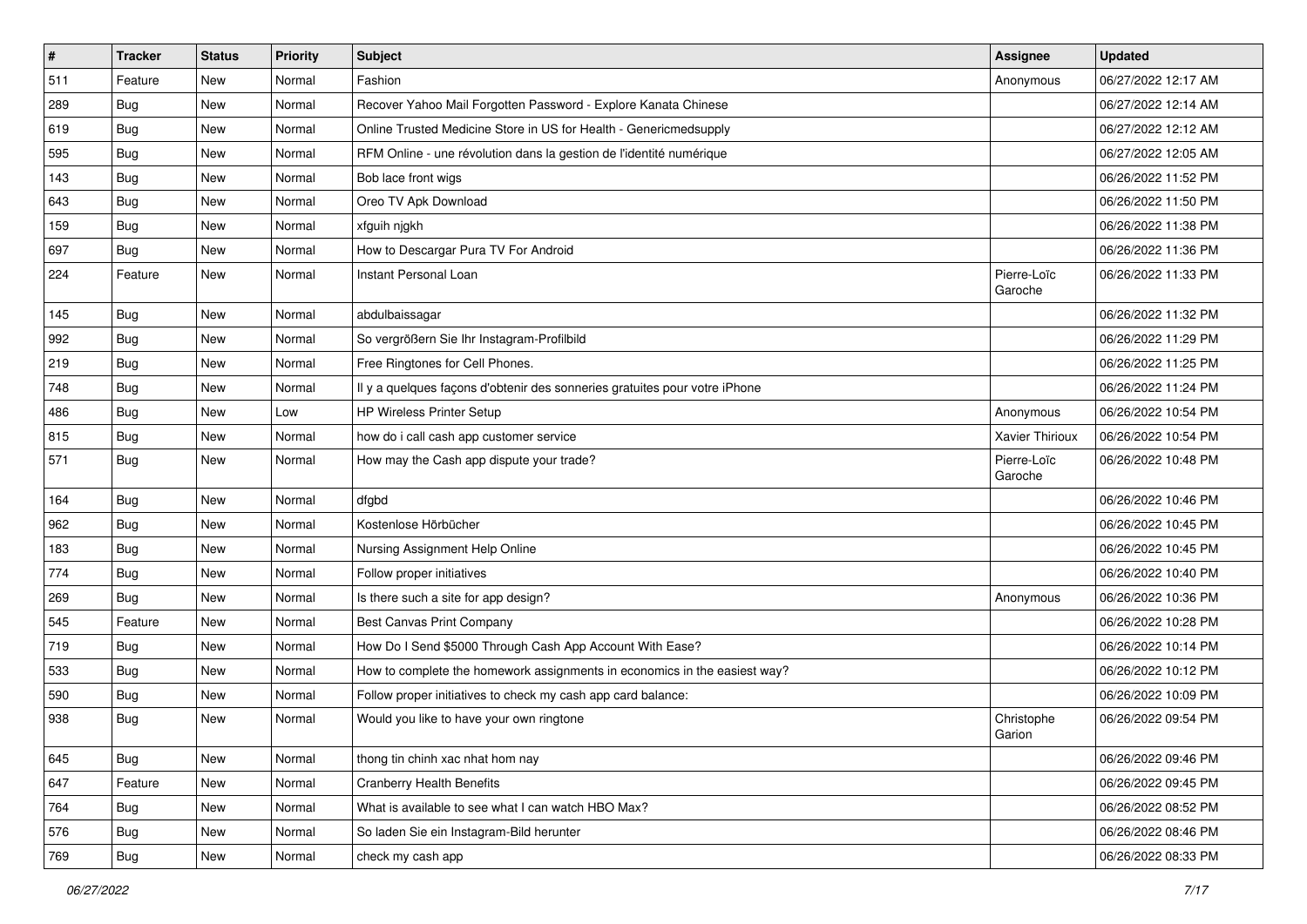| $\sharp$ | <b>Tracker</b> | <b>Status</b> | <b>Priority</b> | Subject                                                         | Assignee             | <b>Updated</b>      |
|----------|----------------|---------------|-----------------|-----------------------------------------------------------------|----------------------|---------------------|
| 605      | Feature        | New           | Normal          | What will the future of logo design be like?                    |                      | 06/26/2022 08:25 PM |
| 280      | Bug            | New           | Normal          | Pacific Web Design                                              |                      | 06/26/2022 08:18 PM |
| 512      | Bug            | New           | Normal          | The Importance Of Using Custom Writing Services                 |                      | 06/26/2022 08:04 PM |
| 460      | <b>Bug</b>     | <b>New</b>    | Normal          | Floor Cleaning Medford MA                                       |                      | 06/26/2022 08:00 PM |
| 201      | Bug            | New           | Normal          | closure wig                                                     |                      | 06/26/2022 07:50 PM |
| 302      | <b>Bug</b>     | New           | Normal          | Auto Electrical Repair Services in Norcross GA                  |                      | 06/26/2022 07:49 PM |
| 939      | <b>Bug</b>     | New           | Normal          | Ability to change sound notifications                           | Christophe<br>Garion | 06/26/2022 07:37 PM |
| 970      | Bug            | <b>New</b>    | Normal          | The Amount Of Time Does Cash App Direct Deposit Time Take?      |                      | 06/26/2022 07:32 PM |
| 235      | <b>Bug</b>     | <b>New</b>    | Low             | HP Printer Assistant Software   Download & Install HP Assistant |                      | 06/26/2022 07:28 PM |
| 655      | Bug            | New           | Normal          | <b>Eggplant Health Benefits</b>                                 |                      | 06/26/2022 07:21 PM |
| 773      | <b>Bug</b>     | New           | Normal          | Spades - Play online free                                       |                      | 06/26/2022 07:18 PM |
| 820      | Bug            | <b>New</b>    | Normal          | Metal Slug Apk para Android                                     |                      | 06/26/2022 07:14 PM |
| 206      | Bug            | New           | Low             | <b>Cheap Electric Bikes</b>                                     |                      | 06/26/2022 07:00 PM |
| 132      | <b>Bug</b>     | New           | Normal          | concrete-everything                                             |                      | 06/26/2022 06:56 PM |
| 1104     | <b>Bug</b>     | New           | Normal          | Idle game fix bug                                               |                      | 06/26/2022 06:52 PM |
| 690      | <b>Bug</b>     | <b>New</b>    | Normal          | campervan hire                                                  |                      | 06/26/2022 06:47 PM |
| 752      | Bug            | New           | Normal          | Plagerism checker                                               |                      | 06/26/2022 06:33 PM |
| 795      | <b>Bug</b>     | New           | Normal          | Drift Boss - Exciting Race                                      |                      | 06/26/2022 06:32 PM |
| 529      | Bug            | New           | Normal          | Thop TV APK - Free Download for Android                         |                      | 06/26/2022 06:28 PM |
| 785      | Bug            | New           | Normal          | How To Get Money Off Cash App Without Card Or With A Card?      |                      | 06/26/2022 06:26 PM |
| 1108     | Bug            | New           | Normal          | Six Guns Mod Apk Answers Your Questions                         |                      | 06/26/2022 06:26 PM |
| 901      | Feature        | New           | Normal          | good game ever                                                  |                      | 06/26/2022 06:25 PM |
| 585      | Bug            | New           | Normal          | What is cash app help number?                                   |                      | 06/26/2022 06:21 PM |
| 787      | <b>Bug</b>     | New           | Normal          | Assured Assignment Help                                         |                      | 06/26/2022 06:14 PM |
| 825      | <b>Bug</b>     | <b>New</b>    | Normal          | Lucky Patcher Download                                          |                      | 06/26/2022 06:09 PM |
| 205      | <b>Bug</b>     | New           | Low             | Mens Designer Glasses                                           |                      | 06/26/2022 06:09 PM |
| 579      | <b>Bug</b>     | <b>New</b>    | Normal          | YOUR CV MAKES YOUR FIRST IMPRESSION                             | Christophe<br>Garion | 06/26/2022 06:07 PM |
| 1096     | Bug            | New           | Normal          | Race and experience new life.                                   |                      | 06/26/2022 06:07 PM |
| 794      | Feature        | New           | Normal          | Safe place to buy fifa coins                                    |                      | 06/26/2022 06:07 PM |
| 810      | Feature        | New           | Normal          | how to remove viruses from a phone                              |                      | 06/26/2022 06:05 PM |
| 637      | Feature        | New           | Normal          | Why do the Outlook rules not work in my account?                |                      | 06/26/2022 06:04 PM |
| 203      | <b>Bug</b>     | New           | Low             | Airport Taxi Guildford                                          | Anonymous            | 06/26/2022 06:03 PM |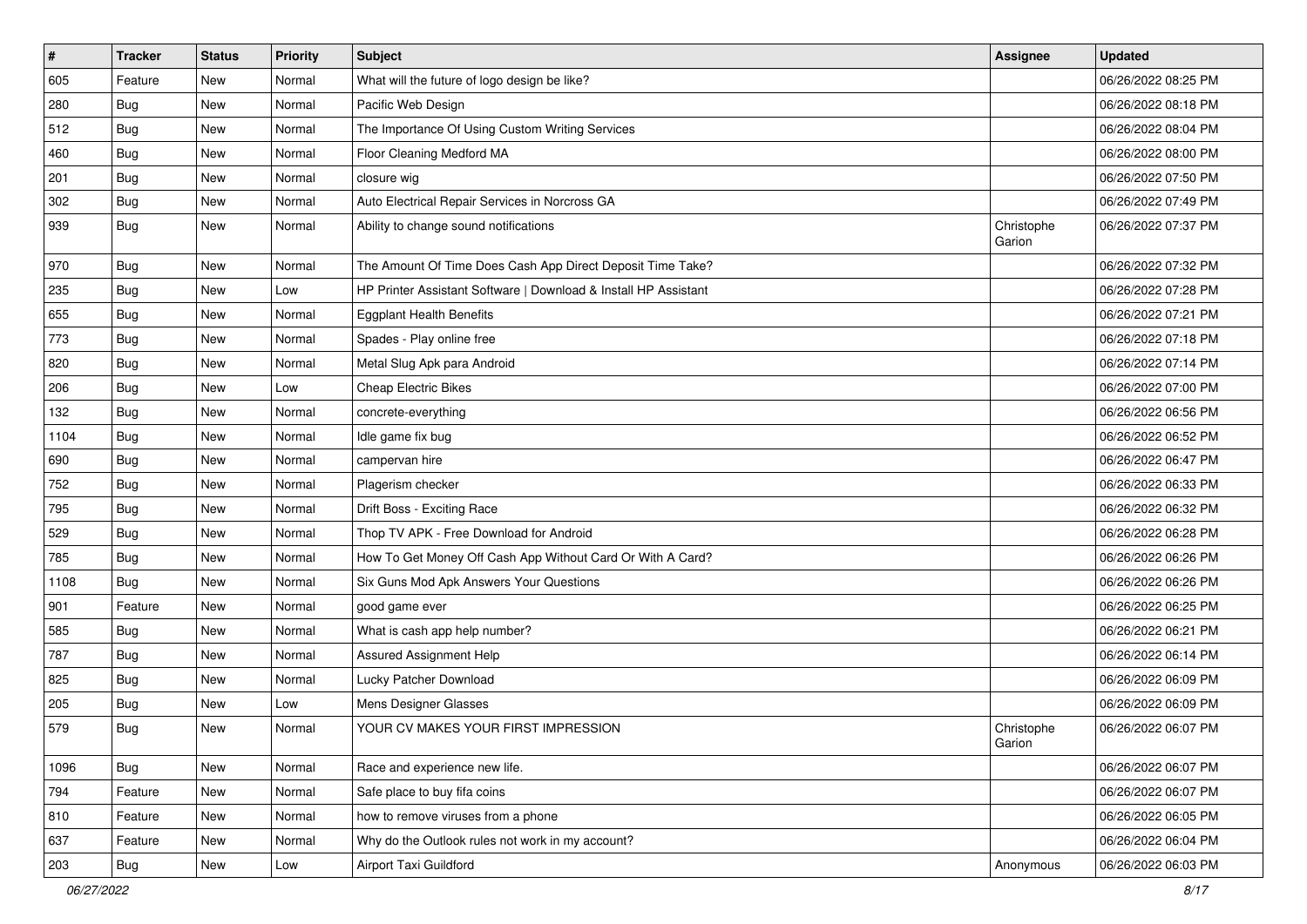| $\vert$ #     | <b>Tracker</b> | <b>Status</b> | <b>Priority</b> | <b>Subject</b>                                                             | <b>Assignee</b>        | <b>Updated</b>      |
|---------------|----------------|---------------|-----------------|----------------------------------------------------------------------------|------------------------|---------------------|
| 129           | <b>Bug</b>     | New           | Normal          | xcvgbgh                                                                    |                        | 06/26/2022 06:01 PM |
| 730           | Bug            | New           | Normal          | Canon IJ Network Tool                                                      |                        | 06/26/2022 05:51 PM |
| 802           | Bug            | New           | Normal          | Who Is an ETL Engineer                                                     |                        | 06/26/2022 05:48 PM |
| 170           | Feature        | New           | Normal          | top mba colleges in bangalore                                              |                        | 06/26/2022 05:46 PM |
| 126           | Feature        | New           | Normal          | Stussy Air Force 1 replica                                                 |                        | 06/26/2022 05:46 PM |
| 152           | Bug            | New           | High            | professional bridal makeup artist                                          | Christophe<br>Garion   | 06/26/2022 05:44 PM |
| 151           | Feature        | New           | Normal          | Law Essay Writing Service - Assignments Planet                             |                        | 06/26/2022 05:42 PM |
| 123           | Bug            | New           | Normal          | https://www.reddit.com/r/NRLgrandfinal2020/                                |                        | 06/26/2022 05:36 PM |
| 1116          | Bug            | New           | Normal          | ipTV smarts pro                                                            |                        | 06/26/2022 05:34 PM |
| 974           | Bug            | New           | Normal          | Watch NCAA Football Live Streaming Free                                    |                        | 06/26/2022 05:33 PM |
| 469           | <b>Bug</b>     | New           | Normal          | Germs Removal Westchester MA                                               |                        | 06/26/2022 05:31 PM |
| 622           | Bug            | New           | Normal          | CheapestMedsShop   100% Safe Medicines Online in UK & AUS.                 |                        | 06/26/2022 05:27 PM |
| 1098          | <b>Bug</b>     | New           | Normal          | Life of a Fisherman                                                        |                        | 06/26/2022 05:16 PM |
| 285           | Bug            | New           | Normal          | Have you ever written an essay?                                            |                        | 06/26/2022 05:15 PM |
| 673           | Bug            | New           | Normal          | Learn the basics of pixel art - Clear grid                                 |                        | 06/26/2022 04:57 PM |
| 716           | <b>Bug</b>     | New           | Normal          | La celebración de un BabyShower.                                           |                        | 06/26/2022 04:56 PM |
| 220           | Feature        | New           | Normal          | essay writing services                                                     |                        | 06/26/2022 04:55 PM |
| 666           | Bug            | New           | Normal          | 470+ pages à colorier de Noël                                              |                        | 06/26/2022 04:55 PM |
| 535           | Bug            | New           | Normal          | Getting Tangled Problems When You Try To Apply For Cash App Delete Account | Christophe<br>Garion   | 06/26/2022 04:51 PM |
| $ 940\rangle$ | Bug            | New           | Normal          | What is Plex and Is Plex Legal?                                            |                        | 06/26/2022 04:50 PM |
| 809           | Bug            | New           | Normal          | Smash Karts - immerse yourself in the exciting race                        |                        | 06/26/2022 04:49 PM |
| 580           | Bug            | New           | High            | What is Narrative Essay?                                                   | Christophe<br>Garion   | 06/26/2022 04:49 PM |
| 255           | Feature        | New           | Normal          | best doctor for psoriasis                                                  |                        | 06/26/2022 04:49 PM |
| 644           | <b>Bug</b>     | New           | Normal          | <b>TeaTV App Review</b>                                                    |                        | 06/26/2022 04:40 PM |
| 610           | Feature        | New           | Normal          | CheapestMedsShop 100% Safe Medicines Online in USA UK & AUS.               |                        | 06/26/2022 04:35 PM |
| 120           | Bug            | New           | Normal          | ghfjtkx                                                                    | Pierre-Loïc<br>Garoche | 06/26/2022 04:31 PM |
| 801           | Bug            | New           | Normal          | Who Is an ETL Engineer                                                     |                        | 06/26/2022 04:29 PM |
| 750           | Bug            | New           | Normal          | Create a Report Template                                                   |                        | 06/26/2022 04:27 PM |
| 601           | Bug            | New           | Normal          | Best Essay Writing Service UK                                              | Pierre-Loïc<br>Garoche | 06/26/2022 04:23 PM |
| 1097          | Bug            | New           | Normal          | Race and experience new life.                                              |                        | 06/26/2022 04:22 PM |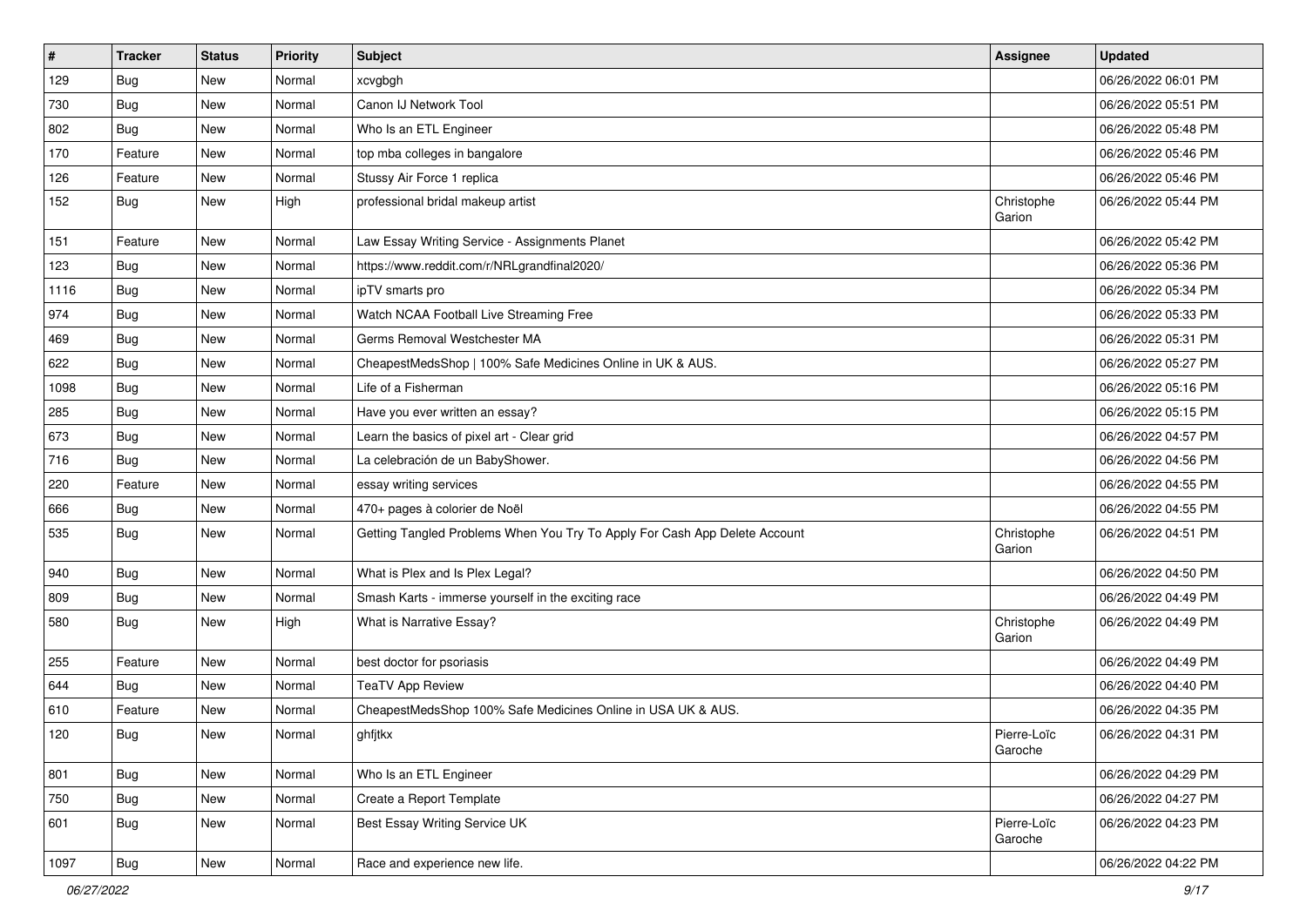| $\vert$ # | <b>Tracker</b> | <b>Status</b> | <b>Priority</b> | Subject                                                                | Assignee               | <b>Updated</b>      |
|-----------|----------------|---------------|-----------------|------------------------------------------------------------------------|------------------------|---------------------|
| 712       | <b>Bug</b>     | New           | Normal          | <b>Tips and Tricks</b>                                                 |                        | 06/26/2022 04:19 PM |
| 233       | <b>Bug</b>     | New           | Normal          | Anauthorsway.com: My User Experience                                   |                        | 06/26/2022 04:14 PM |
| 817       | <b>Bug</b>     | New           | Normal          | Pacman 30th Anniversary                                                |                        | 06/26/2022 04:13 PM |
| 631       | <b>Bug</b>     | New           | Normal          | How Can I Load Cash App Card at Walmart straight away?                 |                        | 06/26/2022 04:07 PM |
| 732       | <b>Bug</b>     | New           | Normal          | Get rectifications steps about why cash app transfer failed            |                        | 06/26/2022 03:28 PM |
| 515       | <b>Bug</b>     | New           | Normal          | Fragment Nike Dunk High Tokyo Fake                                     |                        | 06/26/2022 03:25 PM |
| 284       | <b>Bug</b>     | New           | Normal          | All About Cash App Transfer Fail Problems                              |                        | 06/26/2022 03:15 PM |
| 193       | Bug            | New           | Normal          | 18% Discount on Homeopathic medicines                                  |                        | 06/26/2022 03:13 PM |
| 674       | <b>Bug</b>     | New           | Normal          | The best game in 2021                                                  | Pierre-Loïc<br>Garoche | 06/26/2022 03:10 PM |
| 592       | Bug            | New           | Normal          | Deezer Premium APK - Baixe músicas de qualquer lugar do mundo de graça |                        | 06/26/2022 02:55 PM |
| 649       | Feature        | <b>New</b>    | Normal          | Pear Health Benefits                                                   |                        | 06/26/2022 02:53 PM |
| 247       | Bug            | New           | Normal          | best 4 Channel Amp                                                     |                        | 06/26/2022 02:47 PM |
| 312       | <b>Bug</b>     | New           | Normal          | Stain Protection Services in Virginia Beach VA                         |                        | 06/26/2022 02:46 PM |
| 582       | <b>Bug</b>     | New           | Normal          | Cash App Won't Let Me Send Money If There Is A Low Balance Available   | Pierre-Loïc<br>Garoche | 06/26/2022 02:39 PM |
| 822       | <b>Bug</b>     | New           | Normal          | Dowload Your Boyfriend Game                                            |                        | 06/26/2022 02:21 PM |
| 573       | Bug            | New           | Normal          | Experimente lo mejor en la aplicación Apk de juegos gratis             |                        | 06/26/2022 02:11 PM |
| 961       | <b>Bug</b>     | New           | Normal          | TeaTv is an Android                                                    |                        | 06/26/2022 02:02 PM |
| 589       | <b>Bug</b>     | New           | Normal          | How can I get the cash app phone number of customer support?           |                        | 06/26/2022 01:59 PM |
| 754       | Bug            | New           | Normal          | Cómo descargar tonos gratis de teléfono celular                        |                        | 06/26/2022 01:56 PM |
| 568       | <b>Bug</b>     | New           | Normal          | Instale a versão mais recente do YouTube Premium                       |                        | 06/26/2022 01:53 PM |
| 768       | <b>Bug</b>     | New           | Normal          | Where can you buy best jackets online?                                 |                        | 06/26/2022 01:50 PM |
| 144       | <b>Bug</b>     | New           | Normal          | curly bob lace front wigs                                              |                        | 06/26/2022 01:44 PM |
| 705       | <b>Bug</b>     | New           | Normal          | wuxiaworld                                                             |                        | 06/26/2022 01:43 PM |
| 784       | Bug            | New           | Normal          | How To Add Money On Cash App Card And Check The Funds?                 |                        | 06/26/2022 01:43 PM |
| 553       | <b>Bug</b>     | New           | Normal          | Cinema HD APK - Free Movie Enjoyment App on Android                    |                        | 06/26/2022 01:39 PM |
| 699       | <b>Bug</b>     | New           | Normal          | Would you be able to utilize Cash App Twitch?                          |                        | 06/26/2022 01:31 PM |
| 735       | Bug            | New           | Normal          | A quick fix of how to get money back from cash app stocks              |                        | 06/26/2022 01:31 PM |
| 575       | Feature        | New           | Low             | cheap jordan replicas for sale                                         | Pierre-Loïc<br>Garoche | 06/26/2022 01:30 PM |
| 265       | Bug            | New           | Normal          | 3 Faq's On Downloading To Your Apple Ipod                              |                        | 06/26/2022 01:26 PM |
| 623       | <b>Bug</b>     | New           | Normal          | Listen to online radio stations for mobile phones                      |                        | 06/26/2022 01:20 PM |
| 640       | Bug            | New           | Normal          | play game with me                                                      |                        | 06/26/2022 01:19 PM |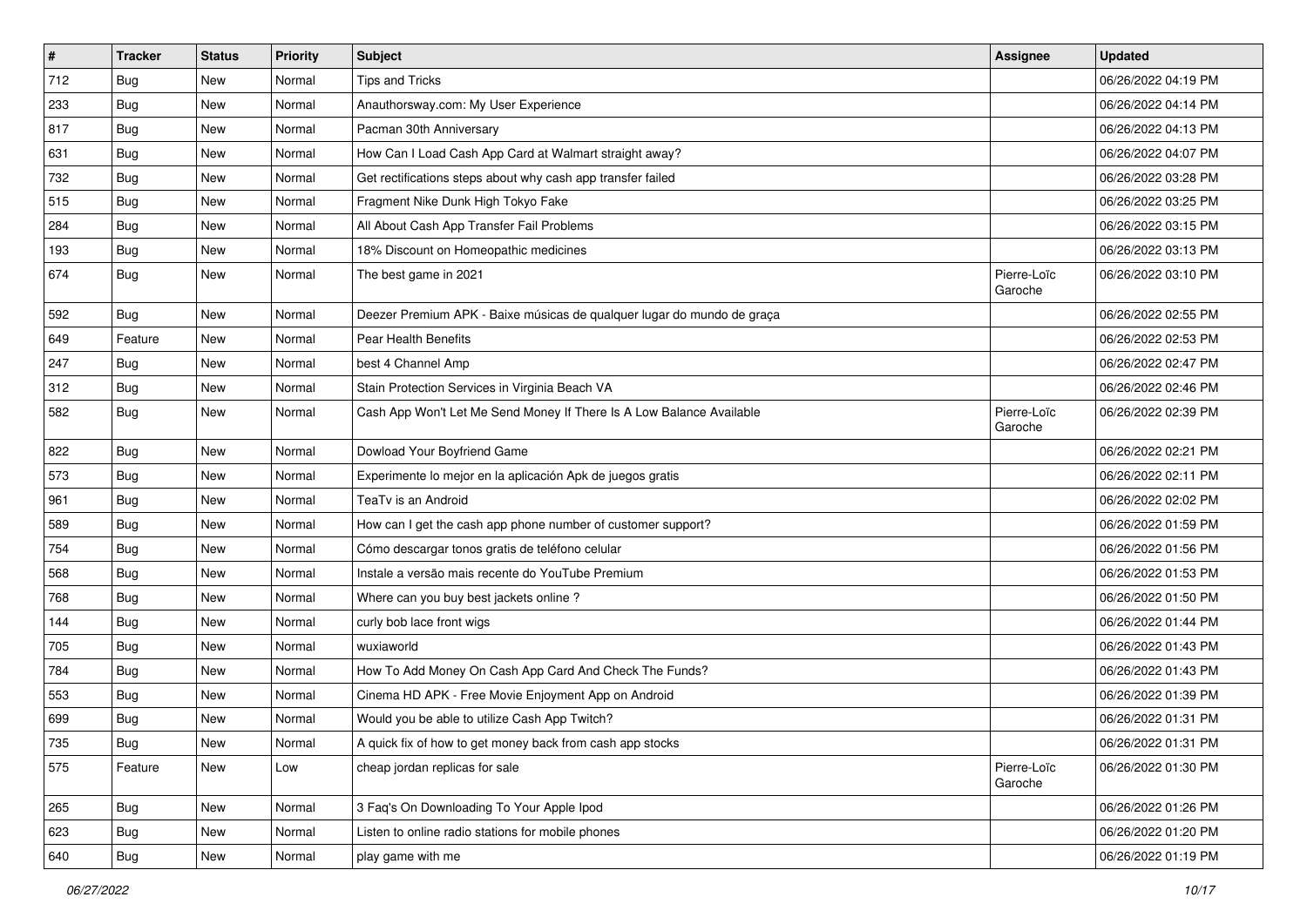| $\pmb{\#}$ | <b>Tracker</b> | <b>Status</b> | <b>Priority</b> | <b>Subject</b>                                                                | <b>Assignee</b>        | <b>Updated</b>      |
|------------|----------------|---------------|-----------------|-------------------------------------------------------------------------------|------------------------|---------------------|
| 759        | <b>Bug</b>     | New           | Normal          | Canon IJ Network Tool                                                         | Pierre-Loïc<br>Garoche | 06/26/2022 01:17 PM |
| 510        | Feature        | New           | Normal          | Fashion                                                                       | Anonymous              | 06/26/2022 01:11 PM |
| 88         | <b>Bug</b>     | New           | Normal          | kind2 output: When for node arguments                                         | Pierre-Loïc<br>Garoche | 06/26/2022 01:11 PM |
| 555        | <b>Bug</b>     | New           | Normal          | web design development in hyderabad                                           |                        | 06/26/2022 01:08 PM |
| 798        | <b>Bug</b>     | New           | Normal          | Who Is an ETL Engineer                                                        |                        | 06/26/2022 01:07 PM |
| 537        | <b>Bug</b>     | New           | Normal          | Get tech assistance with customer support on ATT Yahoo email login issue.     |                        | 06/26/2022 01:06 PM |
| 664        | Bug            | New           | Normal          | Tea TV Apk Download - The Best Way to Watch Movies Offline                    |                        | 06/26/2022 12:59 PM |
| 811        | Bug            | <b>New</b>    | Normal          | Canon IJ Network Tool                                                         |                        | 06/26/2022 12:58 PM |
| 251        | Bug            | New           | Normal          | All About Cash App Transfer Fail Problems                                     | Pierre-Loïc<br>Garoche | 06/26/2022 12:57 PM |
| 136        | <b>Bug</b>     | New           | Normal          | snappow                                                                       |                        | 06/26/2022 12:51 PM |
| 189        | Bug            | New           | Normal          | <b>College Biology Writing Services</b>                                       |                        | 06/26/2022 12:50 PM |
| 922        | Bug            | New           | Normal          | Why Is The Need For Assignment Writing Services?                              |                        | 06/26/2022 12:42 PM |
| 783        | Bug            | New           | Normal          | How Do I Determine The Reasons And Solutions To Fix Cash App Transfer Failed? |                        | 06/26/2022 12:30 PM |
| 263        | Feature        | New           | Normal          | Wrecked Car Is Nothing But A Worthless                                        | Pierre-Loïc<br>Garoche | 06/26/2022 12:27 PM |
| 749        | Bug            | New           | Normal          | The Best Bubble Shooter Game for Android                                      |                        | 06/26/2022 12:12 PM |
| 941        | <b>Bug</b>     | <b>New</b>    | Normal          | is Disney Now and Disney Plus different?                                      |                        | 06/26/2022 12:10 PM |
| 1115       | Bug            | New           | Normal          | How to access your saved favorite Tiktok                                      |                        | 06/26/2022 12:01 PM |
| 466        | <b>Bug</b>     | New           | Normal          | Floor Stripping Westchester MA                                                |                        | 06/26/2022 11:57 AM |
| 549        | <b>Bug</b>     | New           | Normal          | Radio Luisteren                                                               |                        | 06/26/2022 11:56 AM |
| 260        | Bug            | New           | Normal          | Web Design Services Near Me                                                   |                        | 06/26/2022 11:55 AM |
| 264        | <b>Bug</b>     | New           | Normal          | We Buy Your Unwanted Car                                                      | Corentin<br>Lauverjat  | 06/26/2022 11:42 AM |
| 150        | Bug            | New           | Normal          | dfgh                                                                          |                        | 06/26/2022 11:41 AM |
| 1120       | <b>Bug</b>     | New           | Normal          | Summary of 5 best coloring apps on phones                                     |                        | 06/26/2022 11:32 AM |
| 231        | <b>Bug</b>     | New           | Normal          | Is the ringtone download difficult or not?                                    | Pierre-Loïc<br>Garoche | 06/26/2022 11:30 AM |
| 777        | Bug            | New           | Normal          | Obtain driving instructions using Google Maps.                                |                        | 06/26/2022 11:30 AM |
| 230        | Bug            | New           | Normal          | Add Money To Cash App Card - Auto Cash Apps                                   |                        | 06/26/2022 11:25 AM |
| 258        | <b>Bug</b>     | New           | Normal          | Fake Nike Dunk High AMBUSH Deep Royal                                         |                        | 06/26/2022 11:25 AM |
| 698        | Feature        | New           | Normal          | Connect with cash app representative to ask about cash app flip scam          |                        | 06/26/2022 11:24 AM |
| 574        | Bug            | New           | Normal          | How to fix the Epson printer offline issue due to a wired connection?         |                        | 06/26/2022 11:19 AM |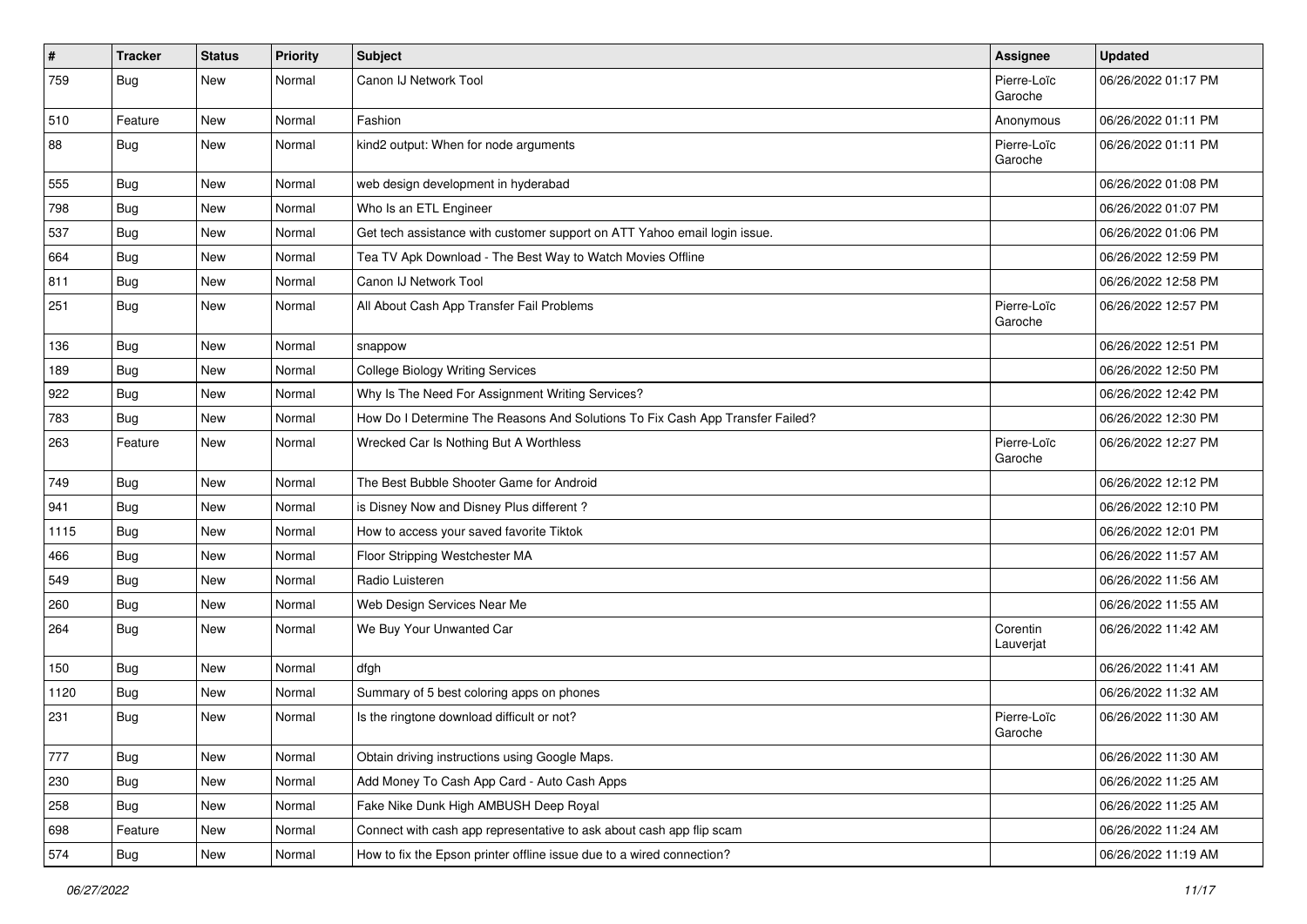| #    | <b>Tracker</b> | <b>Status</b> | Priority | Subject                                                                                                                                                  | <b>Assignee</b>        | <b>Updated</b>      |
|------|----------------|---------------|----------|----------------------------------------------------------------------------------------------------------------------------------------------------------|------------------------|---------------------|
| 620  | <b>Bug</b>     | New           | Normal   | Viagra Meds: Fastest & Quick Delivery On Your Doorstep - USA                                                                                             |                        | 06/26/2022 11:15 AM |
| 604  | Bug            | <b>New</b>    | Normal   | <b>Idle Game Online</b>                                                                                                                                  |                        | 06/26/2022 11:11 AM |
| 473  | <b>Bug</b>     | New           | Normal   | Floor Stripping Arlington MA                                                                                                                             |                        | 06/26/2022 11:10 AM |
| 685  | <b>Bug</b>     | New           | Low      | youtube thumbnail downloader                                                                                                                             | Pierre-Loïc<br>Garoche | 06/26/2022 11:07 AM |
| 257  | <b>Bug</b>     | New           | Normal   | Best latte machines                                                                                                                                      |                        | 06/26/2022 11:07 AM |
| 788  | Bug            | New           | Normal   | Intro Maker Mod APK                                                                                                                                      |                        | 06/26/2022 11:01 AM |
| 470  | Bug            | New           | Normal   | Commercial Floor Cleaning Westchester MA                                                                                                                 |                        | 06/26/2022 10:56 AM |
| 140  | <b>Bug</b>     | New           | Normal   | sugarbalanceusa                                                                                                                                          |                        | 06/26/2022 10:54 AM |
| 567  | Bug            | New           | Normal   | Singapore assignment help                                                                                                                                |                        | 06/26/2022 10:52 AM |
| 118  | <b>Bug</b>     | New           | Normal   | golf                                                                                                                                                     | Anonymous              | 06/26/2022 10:39 AM |
| 547  | <b>Bug</b>     | New           | Normal   | Get rid of the issue of cash app down by calling experts.                                                                                                |                        | 06/26/2022 10:38 AM |
| 952  | Bug            | <b>New</b>    | Normal   | Canon IJ Network Tool                                                                                                                                    |                        | 06/26/2022 10:35 AM |
| 812  | Feature        | New           | Normal   | canon.com/ijsetup                                                                                                                                        |                        | 06/26/2022 10:21 AM |
| 662  | <b>Bug</b>     | New           | Normal   | Oreo TV Download - The Easiest Way to Watch Live TV                                                                                                      |                        | 06/26/2022 10:14 AM |
| 581  | <b>Bug</b>     | New           | Normal   | E-Learning Course Help                                                                                                                                   |                        | 06/26/2022 10:14 AM |
| 597  | <b>Bug</b>     | New           | Normal   | Universo s / f Download                                                                                                                                  |                        | 06/26/2022 10:14 AM |
| 617  | Bug            | New           | Normal   | Buy Vidalista Tablets (Tadalafil) at [\$25 OFF + Free Shipping] Vidalistatablets                                                                         |                        | 06/26/2022 10:11 AM |
| 967  | Feature        | New           | Normal   | stream live nfl games free online                                                                                                                        |                        | 06/26/2022 10:09 AM |
| 184  | <b>Bug</b>     | New           | Normal   | Affordable Business Writing Services                                                                                                                     |                        | 06/26/2022 09:46 AM |
| 642  | <b>Bug</b>     | New           | Normal   | thong tin thoi tiet ngay hom nay                                                                                                                         |                        | 06/26/2022 09:45 AM |
| 993  | Bug            | New           | Normal   | IO Games Free Online                                                                                                                                     |                        | 06/26/2022 09:41 AM |
| 652  | <b>Bug</b>     | New           | Normal   | Sesame Health Benefits                                                                                                                                   |                        | 06/26/2022 09:38 AM |
| 400  | <b>Bug</b>     | New           | Normal   | Office Moving Services in Potomac MD                                                                                                                     |                        | 06/26/2022 09:28 AM |
| 799  | Bug            | New           | Normal   | Who Is an ETL Engineer                                                                                                                                   |                        | 06/26/2022 09:27 AM |
| 989  | Bug            | New           | Normal   | Barewoods Wax Cigar                                                                                                                                      |                        | 06/26/2022 09:19 AM |
| 1111 | Bug            | New           | Normal   | LOLBeans is a fun battle royale game where you race with other players while avoiding obstacles. Reach the end<br>of the course in competitive gameplay! |                        | 06/26/2022 09:17 AM |
| 706  | Bug            | New           | Normal   | How Can You Cancel A Cash App Payment Without Any Prior Information?                                                                                     |                        | 06/26/2022 09:13 AM |
| 770  | Bug            | New           | Normal   | Canon IJ Network Tool                                                                                                                                    |                        | 06/26/2022 09:12 AM |
| 1109 | Feature        | New           | Normal   | Six Guns Mod Apk Answers Your Questions                                                                                                                  | Christophe<br>Garion   | 06/26/2022 09:12 AM |
| 613  | Bug            | New           | Normal   | Buy Aspadol 100mg Tab Online in US, UK, AU   Erospharmacy                                                                                                |                        | 06/26/2022 09:10 AM |
| 142  | Feature        | New           | Normal   | About ashimary hair                                                                                                                                      |                        | 06/26/2022 09:07 AM |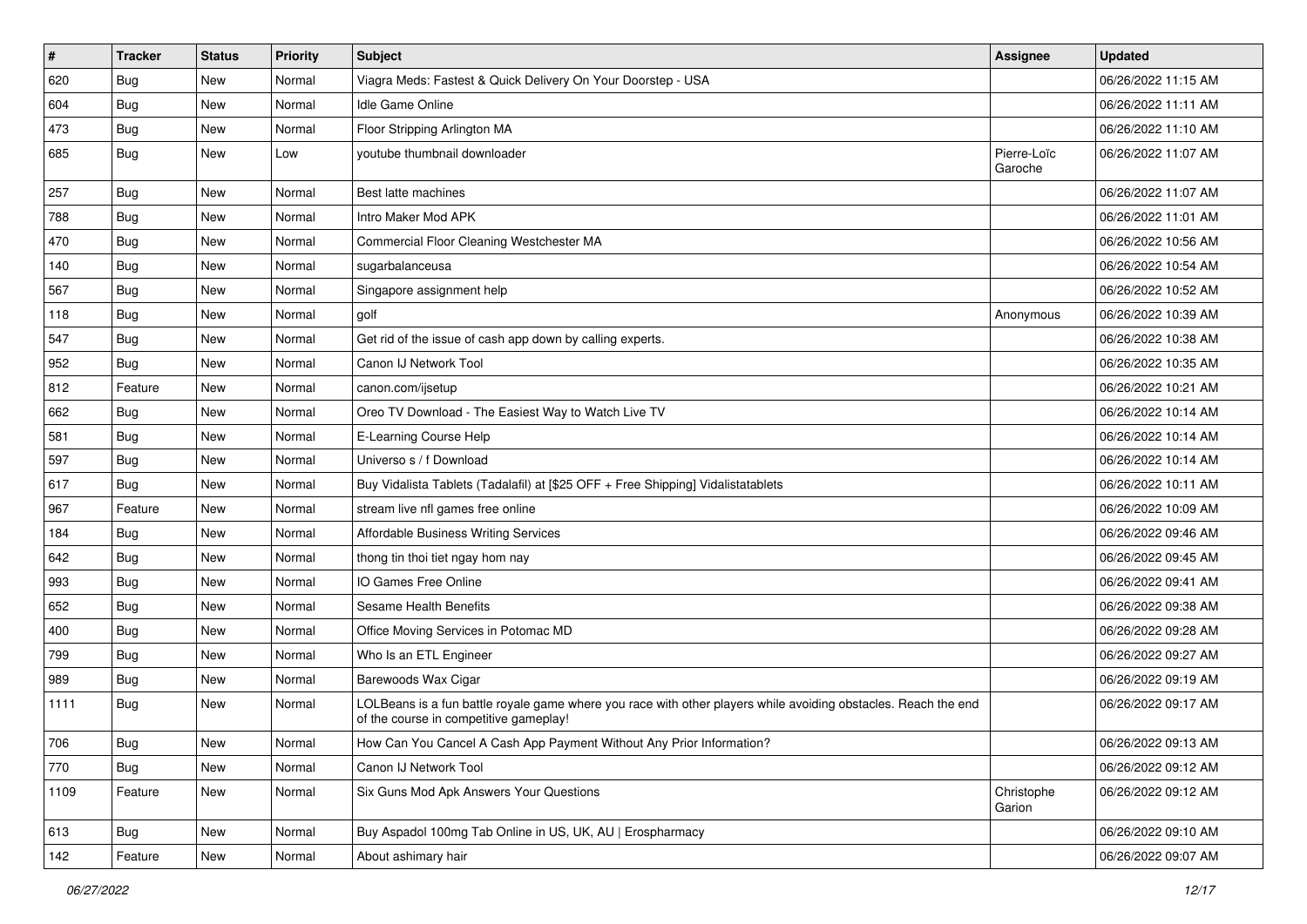| $\vert$ # | <b>Tracker</b> | <b>Status</b> | <b>Priority</b> | <b>Subject</b>                                                               | <b>Assignee</b>        | <b>Updated</b>      |
|-----------|----------------|---------------|-----------------|------------------------------------------------------------------------------|------------------------|---------------------|
| 115       | <b>Bug</b>     | New           | Normal          | NFL LIVE STREAM                                                              |                        | 06/26/2022 08:48 AM |
| 958       | Bug            | New           | Normal          | Avail Cash app support service to know Sutton bank cash app number           |                        | 06/26/2022 08:46 AM |
| 658       | <b>Bug</b>     | New           | Normal          | Watermelon Nutrition Facts And Health Benefits                               |                        | 06/26/2022 08:33 AM |
| 578       | Feature        | New           | High            | Derrick Gore                                                                 | Pierre-Loïc<br>Garoche | 06/26/2022 08:32 AM |
| 984       | Bug            | New           | Normal          | How to disable, permanently delete Twitter account on phone, PC              |                        | 06/26/2022 08:28 AM |
| 747       | Bug            | New           | Normal          | How to Install Tyflex Plus on Your Android Device                            |                        | 06/26/2022 08:16 AM |
| 551       | <b>Bug</b>     | New           | Normal          | Why Do Students Need Online Best Dissertation Writing Services?              |                        | 06/26/2022 08:15 AM |
| 216       | Feature        | New           | High            | Barry Keoghan                                                                | Pierre-Loïc<br>Garoche | 06/26/2022 08:04 AM |
| 874       | Bug            | New           | Normal          | Cómo descargar Minecraft Apk                                                 |                        | 06/26/2022 08:01 AM |
| 767       | Bug            | New           | Normal          | apkmod                                                                       |                        | 06/26/2022 07:59 AM |
| 963       | Feature        | New           | Normal          | Why I am not getting cool cash app card designs- call experts                |                        | 06/26/2022 07:52 AM |
| 570       | Bug            | New           | Normal          | What is Sutton bank cash app customer service phone number?                  | Pierre-Loïc<br>Garoche | 06/26/2022 07:49 AM |
| 1102      | Bug            | New           | Normal          | Charlottesville Travel Guide?                                                |                        | 06/26/2022 07:44 AM |
| 517       | <b>Bug</b>     | New           | Normal          | Proficient tips to take help of cash app support professionals:              |                        | 06/26/2022 07:34 AM |
| 475       | Bug            | New           | Normal          | Floor Cleaning Arlington MA                                                  |                        | 06/26/2022 07:33 AM |
| 964       | <b>Bug</b>     | New           | Normal          | Can I Fix Cash App Transfer Failed Issues By Adding Sufficient Funds?        |                        | 06/26/2022 07:21 AM |
| 771       | <b>Bug</b>     | New           | Normal          | united airlines baggage policy                                               |                        | 06/26/2022 07:19 AM |
| 960       | Feature        | <b>New</b>    | Normal          | Zooming Instagram Picture In Full HD                                         | Pierre-Loïc<br>Garoche | 06/26/2022 07:18 AM |
| 682       | Bug            | New           | Normal          | Does Facebook customer service live chat allow to speak with someone?        |                        | 06/26/2022 07:17 AM |
| 814       | Bug            | New           | Normal          | Stage Fright Cure                                                            | Pierre-Loïc<br>Garoche | 06/26/2022 07:04 AM |
| 628       | Bug            | New           | Normal          | CV reviewing services!                                                       |                        | 06/26/2022 06:49 AM |
| 657       | <b>Bug</b>     | New           | Normal          | <b>Coconut Nutrition Facts And Health Benefits</b>                           |                        | 06/26/2022 06:45 AM |
| 627       | <b>Bug</b>     | New           | Normal          | <b>HELO</b>                                                                  |                        | 06/26/2022 06:42 AM |
| 638       | Bug            | New           | Normal          | Run 3 game                                                                   |                        | 06/26/2022 06:31 AM |
| 217       | Bug            | New           | Normal          | How this service matter most?                                                |                        | 06/26/2022 06:31 AM |
| 718       | Bug            | New           | High            | Solve Complex Accounting Assignments                                         | Hamza<br>Bourbouh      | 06/26/2022 06:17 AM |
| 728       | Bug            | New           | Normal          | Will Cash App refund money if scammed? Hitches With Optimum Ease             |                        | 06/26/2022 06:15 AM |
| 714       | <b>Bug</b>     | New           | Normal          | Cuevana 3 Premium - Enjoy Your Favorite Movies and TV Shows on Your Smart TV |                        | 06/26/2022 06:14 AM |
| 977       | Bug            | New           | Normal          | Fans of the Old Country will like this book.                                 |                        | 06/26/2022 05:54 AM |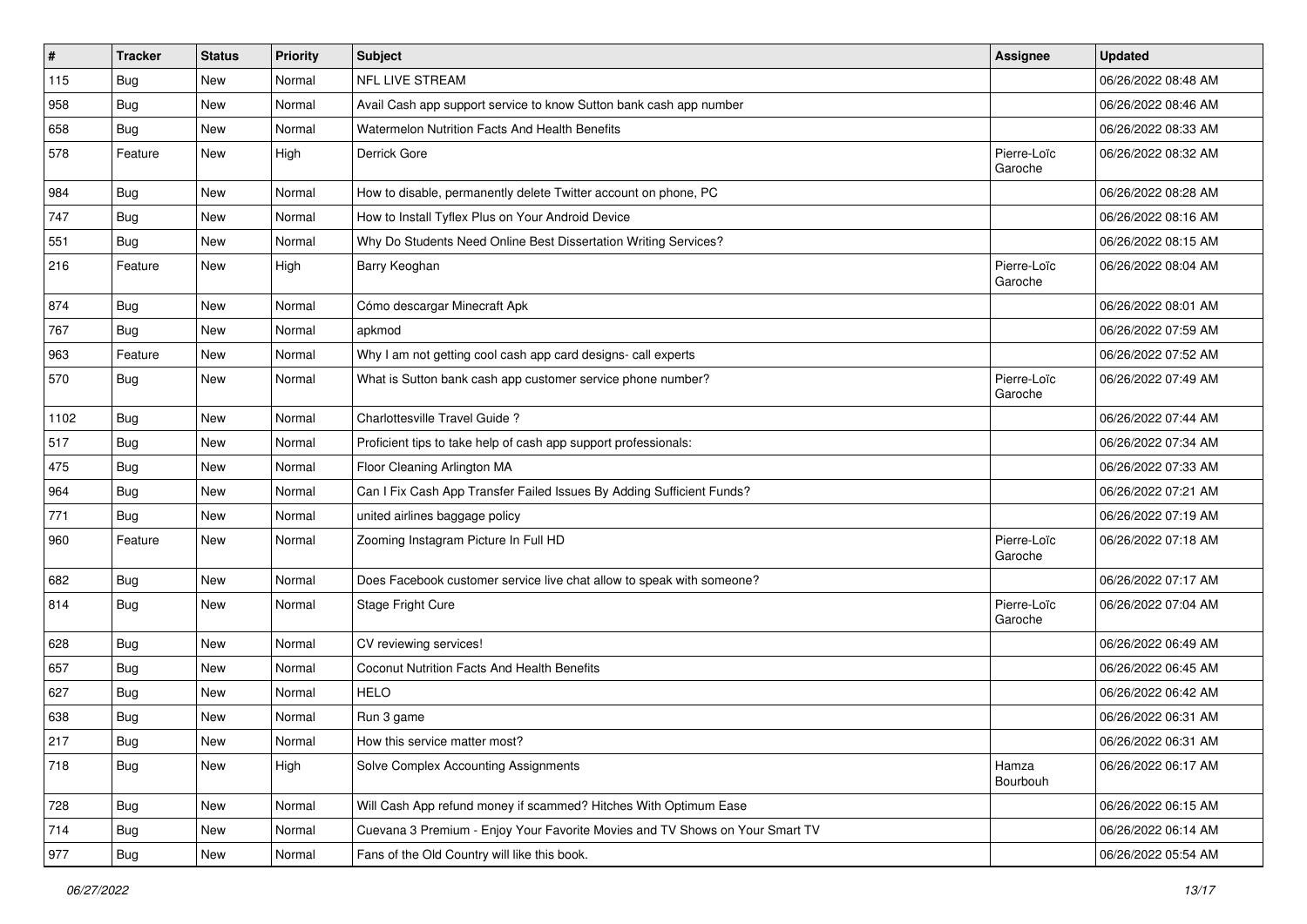| $\vert$ # | <b>Tracker</b> | <b>Status</b> | <b>Priority</b> | <b>Subject</b>                                                     | Assignee               | <b>Updated</b>      |
|-----------|----------------|---------------|-----------------|--------------------------------------------------------------------|------------------------|---------------------|
| 609       | <b>Bug</b>     | New           | High            | Online Trusted Medicine Store in US for Health - Genericmedsupply  |                        | 06/26/2022 05:43 AM |
| 990       | <b>Bug</b>     | New           | Normal          | Mushrooms                                                          |                        | 06/26/2022 05:41 AM |
| 481       | <b>Bug</b>     | New           | Normal          | Nur Online Shop                                                    |                        | 06/26/2022 05:37 AM |
| 198       | <b>Bug</b>     | New           | Normal          | DR. RECKEWEG R42 (HAEMOVENIN) (22ML)                               |                        | 06/26/2022 05:31 AM |
| 772       | <b>Bug</b>     | New           | Normal          | united airlines baggage policy                                     |                        | 06/26/2022 05:25 AM |
| 639       | <b>Bug</b>     | New           | Normal          | thong tin chinh xac                                                |                        | 06/26/2022 05:25 AM |
| 946       | <b>Bug</b>     | New           | Normal          | What is Plex and Is Plex Legal?                                    |                        | 06/26/2022 05:23 AM |
| 128       | <b>Bug</b>     | New           | Normal          | dfgbd                                                              |                        | 06/26/2022 05:07 AM |
| 465       | <b>Bug</b>     | New           | Normal          | Carpet Cleaning Westchester MA                                     |                        | 06/26/2022 05:07 AM |
| 717       | <b>Bug</b>     | New           | Normal          | Disney Plus Apk - Watch Movies and TV Shows on Your Device         |                        | 06/26/2022 04:56 AM |
| 680       | Feature        | New           | Normal          | Word Jewels 2                                                      |                        | 06/26/2022 04:55 AM |
| 686       | <b>Bug</b>     | New           | Normal          | Welcome To The Most Demandable Mahipalpur Escorts Agency           |                        | 06/26/2022 04:37 AM |
| 950       | Bug            | New           | Normal          | ij.start canon                                                     |                        | 06/26/2022 04:35 AM |
| 310       | <b>Bug</b>     | New           | Normal          | Mattress Cleaning Services in Virginia Beach VA                    |                        | 06/26/2022 04:33 AM |
| 197       | <b>Bug</b>     | New           | Normal          | SBL JABORANDI PLUS HAIR OIL - COMPLETE SCALP CARE (100ML)          |                        | 06/26/2022 04:26 AM |
| 521       | Feature        | New           | Normal          | Check out the Cash app Card balance for an overdraft.              | Pierre-Loïc<br>Garoche | 06/26/2022 04:22 AM |
| 476       | Feature        | New           | High            | <b>American Airlines Reservations</b>                              |                        | 06/26/2022 04:14 AM |
| 829       | Bug            | New           | Normal          | Write My Dissertation For Me UK                                    | Pierre-Loïc<br>Garoche | 06/26/2022 04:13 AM |
| 935       | Bug            | New           | Normal          | MovieBox Pro Apk - Watch Movies and TV Shows on Your Android Phone |                        | 06/26/2022 04:11 AM |
| 528       | Bug            | New           | Normal          | Korean Mag                                                         |                        | 06/26/2022 03:41 AM |
| 779       | Feature        | New           | Normal          | Latest Whatsapp groups for Teens                                   | Pierre-Loïc<br>Garoche | 06/26/2022 02:43 AM |
| 677       | <b>Bug</b>     | New           | Normal          | Logo Design Services Near Me                                       |                        | 06/26/2022 02:32 AM |
| 243       | Feature        | New           | Normal          | Reconstruir la pandilla de la mafia en Gangstar Vegas MOD APK      |                        | 06/26/2022 02:20 AM |
| 621       | <b>Bug</b>     | New           | Normal          | Buy All Modafinil & Armodafinil Tablets @Buy Modafinil US          |                        | 06/26/2022 02:20 AM |
| 741       | <b>Bug</b>     | New           | Normal          | <b>Blockchain Technology Solutions</b>                             |                        | 06/26/2022 02:19 AM |
| 994       | Feature        | New           | Normal          | Cricut.com/setup                                                   |                        | 06/26/2022 02:00 AM |
| 586       | <b>Bug</b>     | New           | Normal          | Best Modifications For Your Mobile Phone                           |                        | 06/26/2022 01:51 AM |
| 161       | <b>Bug</b>     | New           | Normal          | dfdrtyuio                                                          |                        | 06/26/2022 01:46 AM |
| 259       | Bug            | New           | Normal          | call center services                                               |                        | 06/26/2022 01:30 AM |
| 542       | <b>Bug</b>     | New           | Normal          | Web N Logo Design                                                  |                        | 06/26/2022 01:28 AM |
| 554       | <b>Bug</b>     | New           | Normal          | XvideoStudio Video Editor APK Free Download on TechToDown          |                        | 06/26/2022 01:18 AM |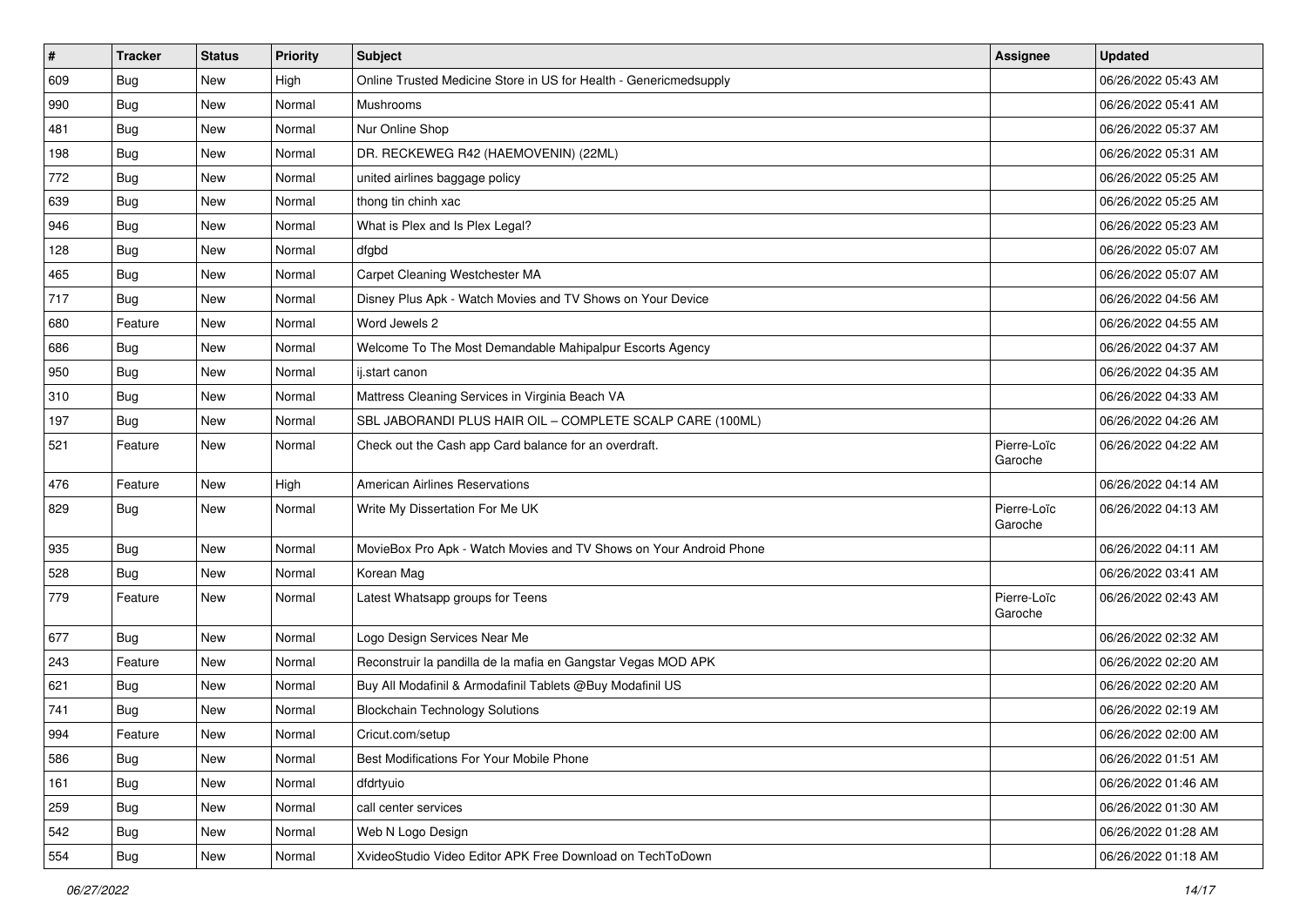| $\vert$ # | <b>Tracker</b> | <b>Status</b> | Priority | Subject                                                                                                 | <b>Assignee</b>        | <b>Updated</b>      |
|-----------|----------------|---------------|----------|---------------------------------------------------------------------------------------------------------|------------------------|---------------------|
| 931       | Feature        | New           | High     | Situs Judi Slot Online apel888                                                                          | Pierre-Loïc<br>Garoche | 06/26/2022 01:07 AM |
| 352       | <b>Bug</b>     | New           | Normal   | Tile & Grout Cleaning Services in Chesapeake VA                                                         |                        | 06/26/2022 01:05 AM |
| 659       | <b>Bug</b>     | New           | Normal   | Olive Oil Properties And Health Benefits                                                                |                        | 06/26/2022 12:59 AM |
| 650       | Bug            | New           | Normal   | <b>Cherries Health Benefits</b>                                                                         |                        | 06/26/2022 12:57 AM |
| 202       | Bug            | New           | Normal   | blonde wig                                                                                              |                        | 06/26/2022 12:52 AM |
| 587       | Bug            | New           | Normal   | Why Picsart Pro Offers Great Features                                                                   |                        | 06/26/2022 12:18 AM |
| 602       | Bug            | New           | Normal   | Best Essay Writing Service UK                                                                           | Pierre-Loïc<br>Garoche | 06/26/2022 12:16 AM |
| 563       | Bug            | New           | Normal   | Understanding the Difference Between Free and Paid Mod Apks                                             |                        | 06/26/2022 12:15 AM |
| 708       | <b>Bug</b>     | New           | Normal   | Efficient ways to proceed with the cash app dispute process?                                            |                        | 06/26/2022 12:08 AM |
| 630       | Bug            | New           | Normal   | How Can I Load Cash App Card at Walmart straight away?                                                  |                        | 06/26/2022 12:04 AM |
| 635       | <b>Bug</b>     | New           | Normal   | Buy Steroids Online with OurMedicnes.com   Best Quality Steroids                                        |                        | 06/26/2022 12:01 AM |
| 968       | Feature        | New           | Normal   | watch nfl online free live streaming                                                                    |                        | 06/25/2022 11:52 PM |
| 558       | Feature        | New           | Normal   | <b>Stunning Classic Sofas</b>                                                                           |                        | 06/25/2022 11:46 PM |
| 954       | Bug            | New           | Normal   | AZ Screen Recorder Mod                                                                                  |                        | 06/25/2022 11:24 PM |
| 227       | <b>Bug</b>     | New           | Normal   | Cash App Help & Solutions - Here You Will Get Better Assistance                                         |                        | 06/25/2022 11:21 PM |
| 583       | Bug            | New           | High     | Need the Cash app customer service phone number?                                                        |                        | 06/25/2022 11:18 PM |
| 477       | Bug            | New           | Normal   | What Does Online Coupon Mean?                                                                           |                        | 06/25/2022 11:15 PM |
| 742       | <b>Bug</b>     | New           | Normal   | How Long Does Cash App Support Take To Respond For A Better Support?                                    |                        | 06/25/2022 11:00 PM |
| 479       | Bug            | New           | Normal   | Limousine Service Bellevue WA                                                                           |                        | 06/25/2022 10:54 PM |
| 955       | <b>Bug</b>     | New           | Normal   | How Long Does Verification Take On Cash App If You Apply For The Verification?                          | Christophe<br>Garion   | 06/25/2022 10:50 PM |
| 800       | Bug            | New           | Normal   | Who Is an ETL Engineer                                                                                  |                        | 06/25/2022 10:31 PM |
| 1114      | <b>Bug</b>     | New           | Normal   | To control the car, all you must do is click to go left or right and release the button to go straight. |                        | 06/25/2022 10:15 PM |
| 956       | Bug            | New           | Normal   | <b>FNF Free Mods Online</b>                                                                             |                        | 06/25/2022 09:59 PM |
| 1106      | <b>Bug</b>     | New           | Normal   | How Do I Get Cash App ++ Without Confronting Any Technical Glitches?                                    |                        | 06/25/2022 09:53 PM |
| 185       | <b>Bug</b>     | New           | Normal   | Non-Plagiarized Research Writing                                                                        |                        | 06/25/2022 09:34 PM |
| 710       | Bug            | New           | Normal   | Take Necessary Assistance If You Are Unable Activate Cash App Card                                      |                        | 06/25/2022 09:26 PM |
| 1103      | <b>Bug</b>     | New           | Normal   | Idle game fix bug                                                                                       |                        | 06/25/2022 09:08 PM |
| 979       | Bug            | New           | Normal   | Free Gas Cards for the Unemployed                                                                       |                        | 06/25/2022 09:02 PM |
| 668       | <b>Bug</b>     | New           | Normal   | Get to know Cash App Refund Process here                                                                |                        | 06/25/2022 08:53 PM |
| 731       | <b>Bug</b>     | New           | Normal   | Avail Of Cash App Customer Service If Unable To Down Cash App Mobile App?                               |                        | 06/25/2022 08:36 PM |
| 615       | Bug            | New           | Normal   | CheapestMedsShop   100% Safe Medicines Online in USA UK & AUS.                                          |                        | 06/25/2022 08:36 PM |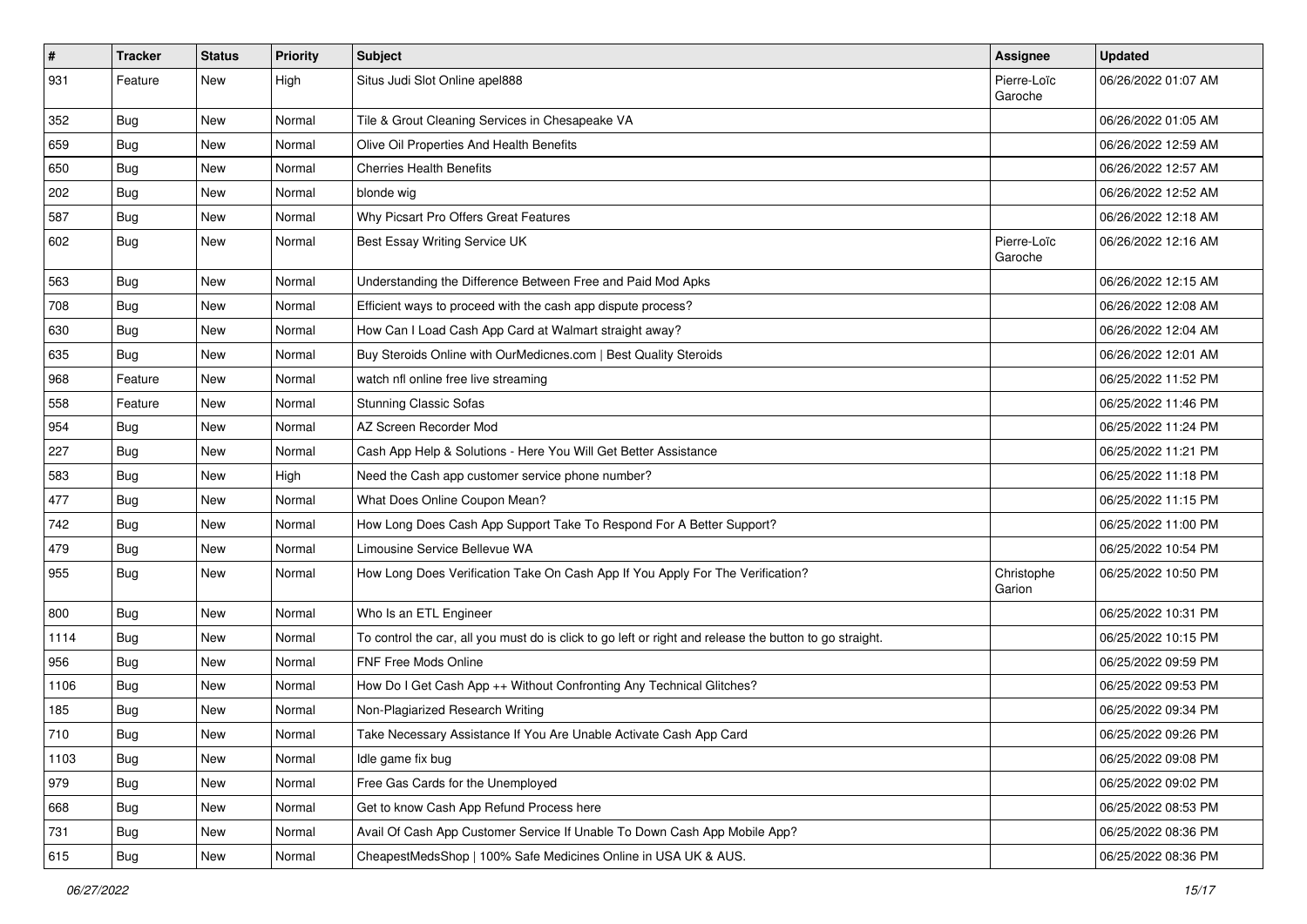| $\sharp$ | <b>Tracker</b> | <b>Status</b> | <b>Priority</b> | Subject                                                                          | <b>Assignee</b>        | <b>Updated</b>      |
|----------|----------------|---------------|-----------------|----------------------------------------------------------------------------------|------------------------|---------------------|
| 695      | Bug            | New           | Normal          | Refer Listas IPTV Apk                                                            |                        | 06/25/2022 08:23 PM |
| 600      | Bug            | New           | Normal          | Play Store Pro                                                                   |                        | 06/25/2022 08:17 PM |
| 225      | <b>Bug</b>     | New           | Normal          | instant personal loan                                                            |                        | 06/25/2022 08:11 PM |
| 450      | Bug            | New           | Normal          | Floor Stripping Quincy MA                                                        |                        | 06/25/2022 08:06 PM |
| 552      | Feature        | New           | Normal          | Radio rfm and the benefits of radio rfm                                          |                        | 06/25/2022 08:02 PM |
| 457      | <b>Bug</b>     | New           | Normal          | Carpet Cleaning Medford MA                                                       |                        | 06/25/2022 07:36 PM |
| 704      | Bug            | New           | Normal          | Reach support team of Chime Customer Service for instant help                    |                        | 06/25/2022 07:25 PM |
| 524      | <b>Bug</b>     | New           | Normal          | How Does Google Account Recovery Work If Your Account Is Hacked?                 |                        | 06/25/2022 07:08 PM |
| 178      | Bug            | New           | Normal          | transparent lace wigs                                                            |                        | 06/25/2022 07:07 PM |
| 564      | Bug            | New           | Normal          | How To Install RepelisPlus On Your Android Phone?                                |                        | 06/25/2022 06:46 PM |
| 1024     | <b>Bug</b>     | New           | Normal          | How to choose the right broker                                                   |                        | 06/25/2022 06:23 PM |
| 1025     | Bug            | New           | Normal          | how to change the logo in wordpress                                              |                        | 06/25/2022 06:20 PM |
| 1026     | <b>Bug</b>     | New           | Normal          | New Puzzle Game for All Age - Dordle                                             |                        | 06/25/2022 06:17 PM |
| 1027     | <b>Bug</b>     | New           | Normal          | Word hurdle: Viral and Fun Online Game                                           |                        | 06/25/2022 06:13 PM |
| 526      | Bug            | New           | Normal          | Soundcloud to mp3 converter - Download Soundcloud songs                          |                        | 06/25/2022 05:36 PM |
| 804      | <b>Bug</b>     | New           | Normal          | Review                                                                           |                        | 06/25/2022 05:07 PM |
| 709      | Bug            | New           | Normal          | How To Load Cash App Card At Walmart Without Having To Face Any Hassle?          |                        | 06/25/2022 05:02 PM |
| 636      | Bug            | New           | Normal          | What is the most popular furniture color?                                        |                        | 06/25/2022 04:57 PM |
| 133      | Bug            | New           | Normal          | craftlabs                                                                        |                        | 06/25/2022 04:43 PM |
| 242      | Feature        | New           | Normal          | Descripción de Torque Pro MOD APK para Android                                   |                        | 06/25/2022 04:37 PM |
| 483      | Bug            | New           | Normal          | UK best essay writing service                                                    |                        | 06/25/2022 04:05 PM |
| 634      | Bug            | New           | Normal          | Buy Vidalista Tablets (Tadalafil) at [\$25 OFF + Free Shipping] Vidalistatablets |                        | 06/25/2022 04:00 PM |
| 598      | Bug            | New           | Normal          | Universo s / f Download                                                          |                        | 06/25/2022 03:38 PM |
| 724      | <b>Bug</b>     | New           | Normal          | Dial Chime Customer support number for a quick response                          |                        | 06/25/2022 10:58 AM |
| 765      | <b>Bug</b>     | New           | Normal          | Follow proper initiatives to check my cash app                                   |                        | 06/25/2022 10:08 AM |
| 239      | Bug            | New           | Normal          | Algunas características más de Choices MOD APK                                   |                        | 06/25/2022 10:05 AM |
| 641      | <b>Bug</b>     | New           | Normal          | Get Best Economics Dissertation Writing Service                                  |                        | 06/25/2022 10:04 AM |
| 711      | Bug            | New           | Normal          | Human Fall Flat Apk Download                                                     |                        | 06/25/2022 09:44 AM |
| 1126     | <b>Bug</b>     | New           | Normal          | 1PLSD                                                                            |                        | 06/25/2022 09:36 AM |
| 726      | <b>Bug</b>     | New           | Normal          | Mobile Application Development Services                                          |                        | 06/25/2022 06:02 AM |
| 793      | Feature        | New           | Urgent          | Where can I find cheap FIFA coins?                                               | Pierre-Loïc<br>Garoche | 06/25/2022 05:05 AM |
| 113      | <b>Bug</b>     | New           | Normal          | ufc 254 live                                                                     |                        | 06/25/2022 01:50 AM |